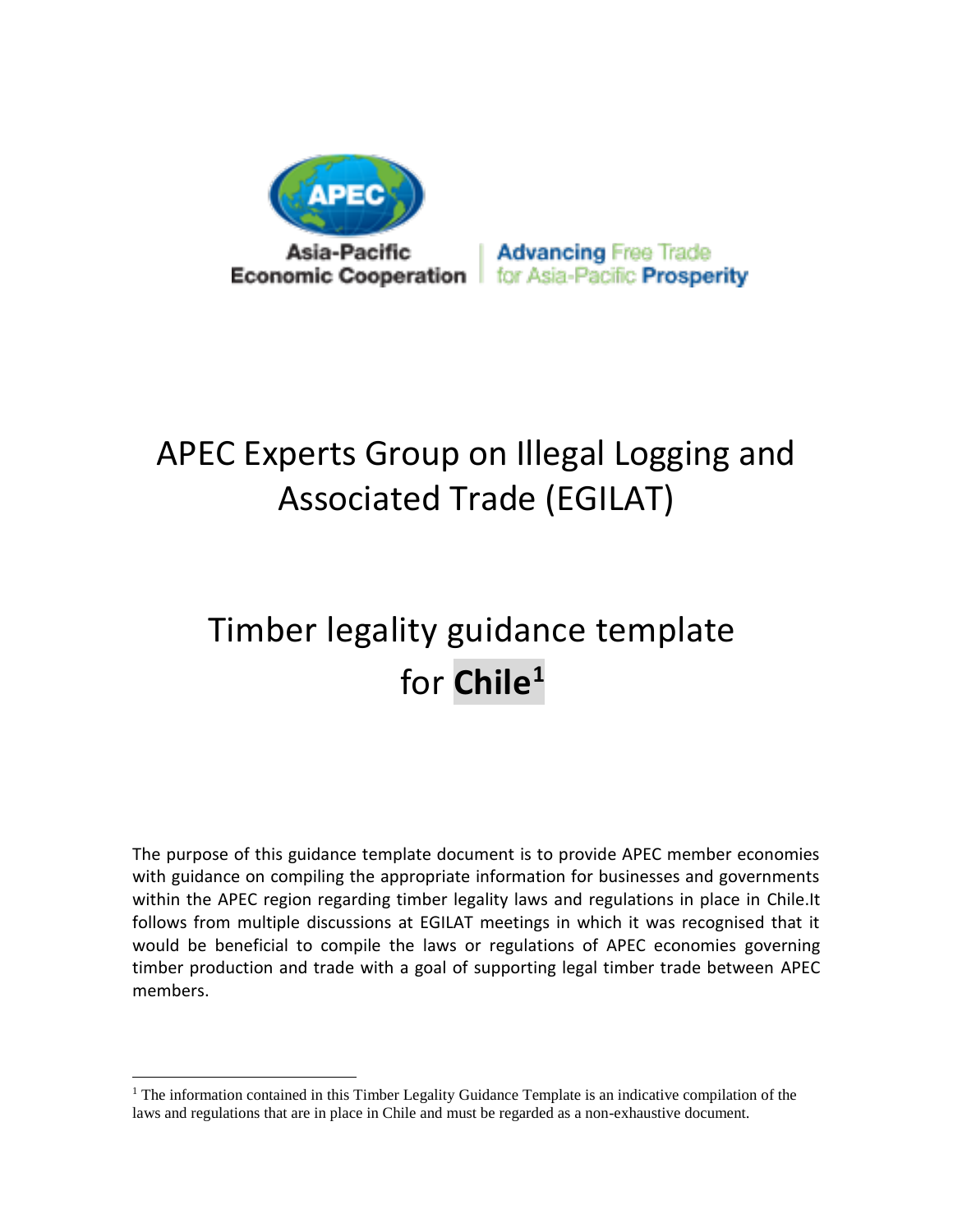# **Overview of Timber Legality in Chile**

- **Which bodies or institutions are responsible for managing and regulating forests in Chile**
- In Chile, the forestry institutional framework considers different agencies. The Ministry of Agriculture is the institution of the State in charge of promoting, guiding and coordinating the forestry and agriculture activity in Chile. Several agencies depend on it and two are fully dedicated to the forestry sector, as it is described below:
- The National Forestry Institute (INFOR) is a technological research institute of the State of Chile, attached to the Ministry of Agriculture. Its mission is "Creating and transferring scientific and technological knowledge for the sustainable use of forest resources and ecosystems, product development and associated services, as well as generating relevant information to the forestry sector in the economic, social and environmental aspects".
- The National Forestry Corporation (CONAF) has the mission of contributing to the sustainable management of native forests, xerophytic formations and forest plantations through the functions of development, control of forestryenvironmental legislation and protection of vegetation resources, as well as the conservation of biological diversity through the National System of Protected Wild Areas, for the benefit of society." A set of laws and regulations allows them, as a State institution, to regulate forestry activities. To meet those objectives, forestry control plays a relevant role through the application of laws and regulations. For instance, Supreme Decree N° 4.363, on Forest Law that regulates logging in general terms in Chile; Law N° 20.283 of 2008, on the Recovery of Native Forest and Forestry Development; Decree Law N° 701 of 1974, on Forestry Development; Supreme Decrees N° 490 of 1976 and N° 43 of 1990, which respectively declare Chilean Larch (Fitzroya cupressoides) and pehuen or Chilean pine (Araucaria araucana) trees as natural monuments; and Decree N° 13 of 1995, provides special protection status to certain species.

To regulate the intervention and exploitation of forest species, the National Forestry Corporation applies a set of actions to enforce legal and technical standards regarding the use, utilization, conservation, and protection of forest resources and the environment, associated to the development of production or exploitation activities.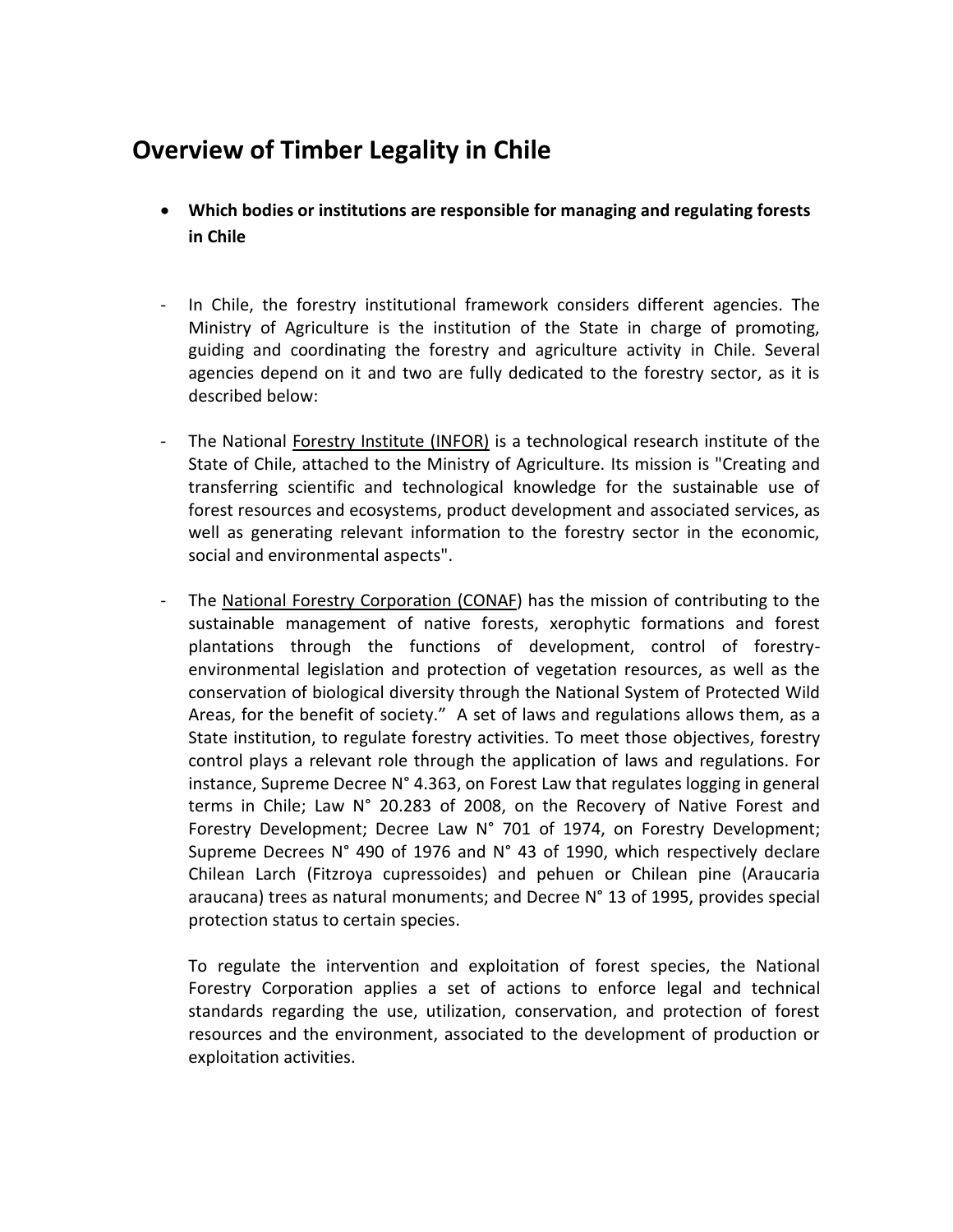Other institutions, which do not have administrative and regulatory powers regarding forests, is necessary to mention in the Timber legality guidance template, Their functions are described below:

- The National Customs Service, in compliance with article 1° of the Customs Law, Statutory Decree N° 30/05, and its Organic Law, Statutory Decree N° 329/79, both from the Ministry of Finance, is an autonomous public entity, which depends on the Ministry of Finance. The National Customs Service monitors and controls the movement of goods, along the coasts, borders and airports of the Republic; intervenes in international border operations to collect import, export and other taxes determined by law; and generates border traffic statistics, without prejudice of other duties provided by law.
- The Public Prosecutor's Office is a constitutionally autonomous agency whose role is to lead the investigation of facts that constitute a crime, to file those cases with independent jurisdictional penal courts.

#### **Who owns forests in Chile (public, private, indigenous)?**

According to the last update of the Native Vegetation Resources Cadastre<sup>2</sup>, Chile has 17.5 million of hectares covered by forests. From this total, 14.3 million of hectares are native forests, whereas 3.0 million are forestry plantations and 0.2 are mixed woodlands.



A native forest is defined in Law N° 20.283 of 2008 as "*a forest composed of native or autochthonous species, coming from natural regeneration or under canopy plantation, with the same species present in the original distribution area, that could have an adventitious presence of randomly distributed exotic species.*"

 $\overline{a}$ 

<sup>2</sup> CONAF, 2016. Native Vegetation Resources Cadastre, January 2016 update.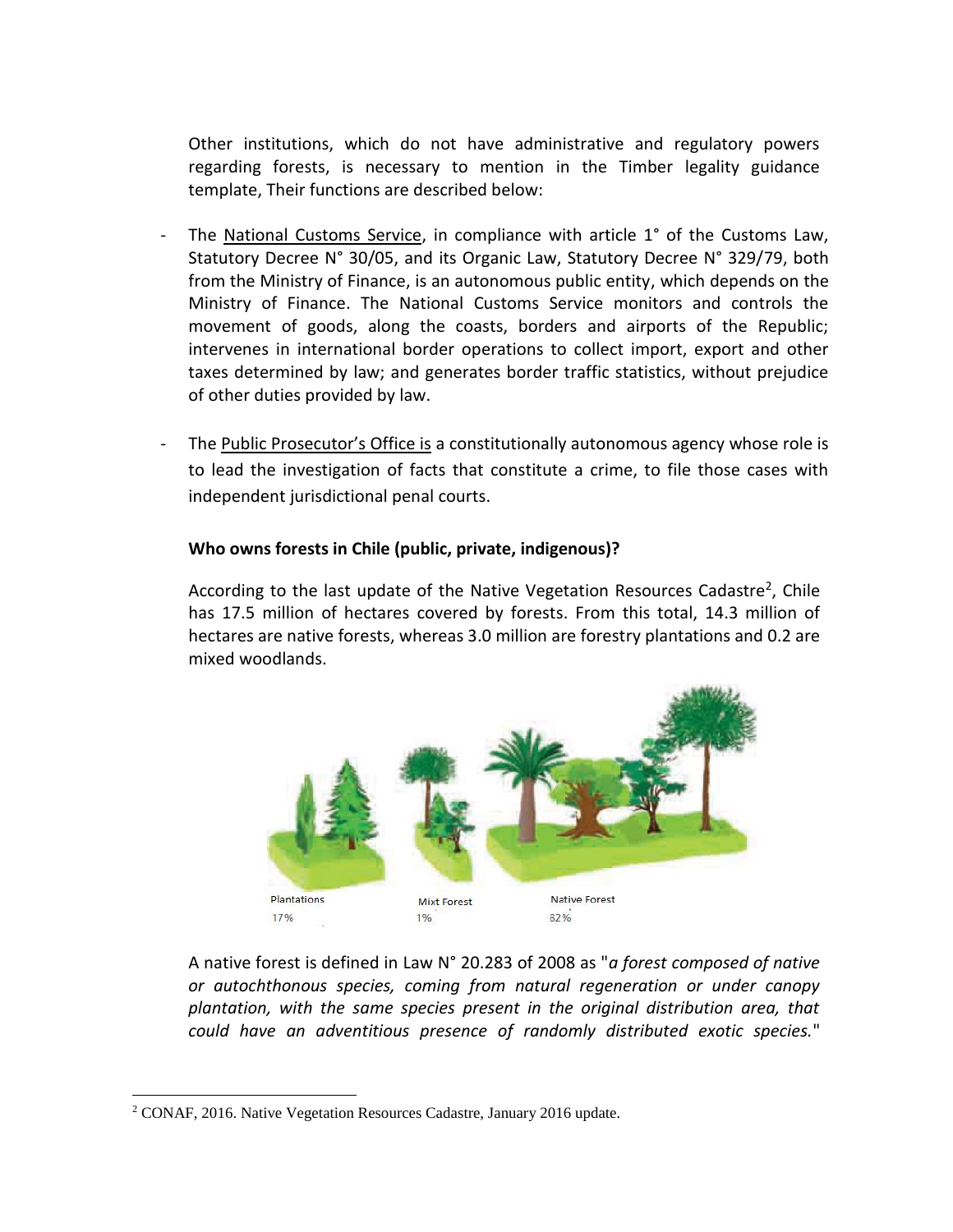Related with the previous statement, the native or autochthonous species are established by the Supreme Decree N° 68 of 2009 of the Ministry of Agriculture.

Concerning to land tenure, only a 30 percent of the area covered by forests is included inside State's National System of Protected Wild Areas (SNASPE for its acronym in Spanish). This was created by Law 18.362 of 1984; to govern every activity in Chile that takes place in protected wild area of the State, namely parks, reserves, and natural monuments.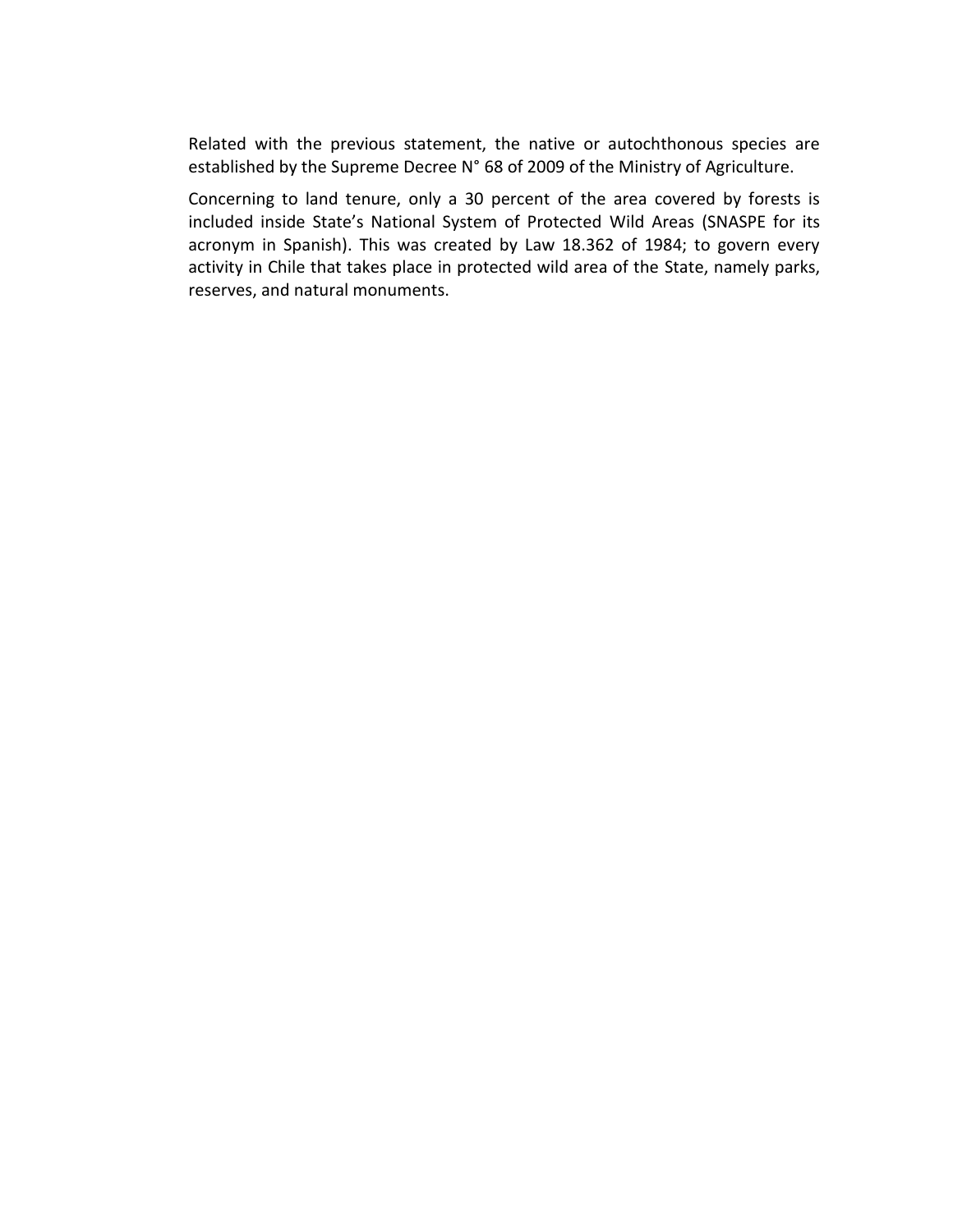# **Which laws regulate timber harvesting and exportation in Chile?**

Chile has a robust forest institutional framework in the forest sector. Currently there are two legal bodies that regulate forestry in Chile, Decree Law 701 of 1974 on forest development and Law No. 20.283 on Recovery of Native Forest and Forest Development. These legal bodies establish the requirements that must be met to intervene the forests in Chile, establishing sanctions to those who do not comply with the requirements provided in those laws and regulations.

| Law and<br><b>Regulation</b>          | <b>Ministry</b> | Year of<br><b>Publication</b> | <b>Description</b>                                                                                                        | Link                                                                                |
|---------------------------------------|-----------------|-------------------------------|---------------------------------------------------------------------------------------------------------------------------|-------------------------------------------------------------------------------------|
| Supreme<br>Decree N° 4.363            | N/A             | 1931                          | Forest Law that regulates logging in<br>general terms in Chile.                                                           | http://www.leychile.cl/N<br>avegar?idNorma=19422                                    |
| Decree Law N°<br>701                  | Agriculture     | 1974                          | It is a decree of Forestry<br>Development that establishes<br>regulations and incentives for tree<br>plantations in Chile | http://www.conaf.cl/wp-<br>content/files mf/146524<br>0427NormativaForestal.p<br>df |
| Supreme<br>Decree N° 259              | Agriculture     | 1980                          | It considers Technical Regulations<br>for the implementation of Decree<br>Law N° 701                                      | http://www.leychile.cl/N<br>avegar?idNorma=11624                                    |
| Supreme<br>Decree N° 193              | Agriculture     | 1998                          | It considers General Regulations for<br>the implementation of Decree Law<br>701                                           | http://www.leychile.cl/N<br>avegar?idNorma=125009                                   |
| Law N° 20.283                         | N/A             | 2008                          | It is a law for the recovery of Native<br>Forests and Forest Development                                                  | http://www.leychile.cl/N<br>avegar?idNorma=274894                                   |
| Supreme<br>Decree N° 93               | Agriculture     | 2009                          | It considers General Regulations for<br>the implementation of Law N°<br>20.283                                            | http://www.leychile.cl/N<br>avegar?idNorma=100686<br>5                              |
| Supreme<br>Decree N° 82               | Agriculture     | 2011                          | It considers regulations to protect<br>Land, Water, and Wetlands                                                          | http://www.leychile.cl/N<br>avegar?idNorma=102294<br>3                              |
| Decree with<br>Force of<br>LawN°30/05 | Finance         | 2005                          | It approves a consolidated,<br>coordinated and organized text of<br>SD of Finance N° 213 of 1953 of<br>Customs Law        | https://www.leychile.cl/<br>Navegar?idNorma=23891<br>9&idParte=                     |

#### **Authorise or regulate the harvesting or exportation of timber;**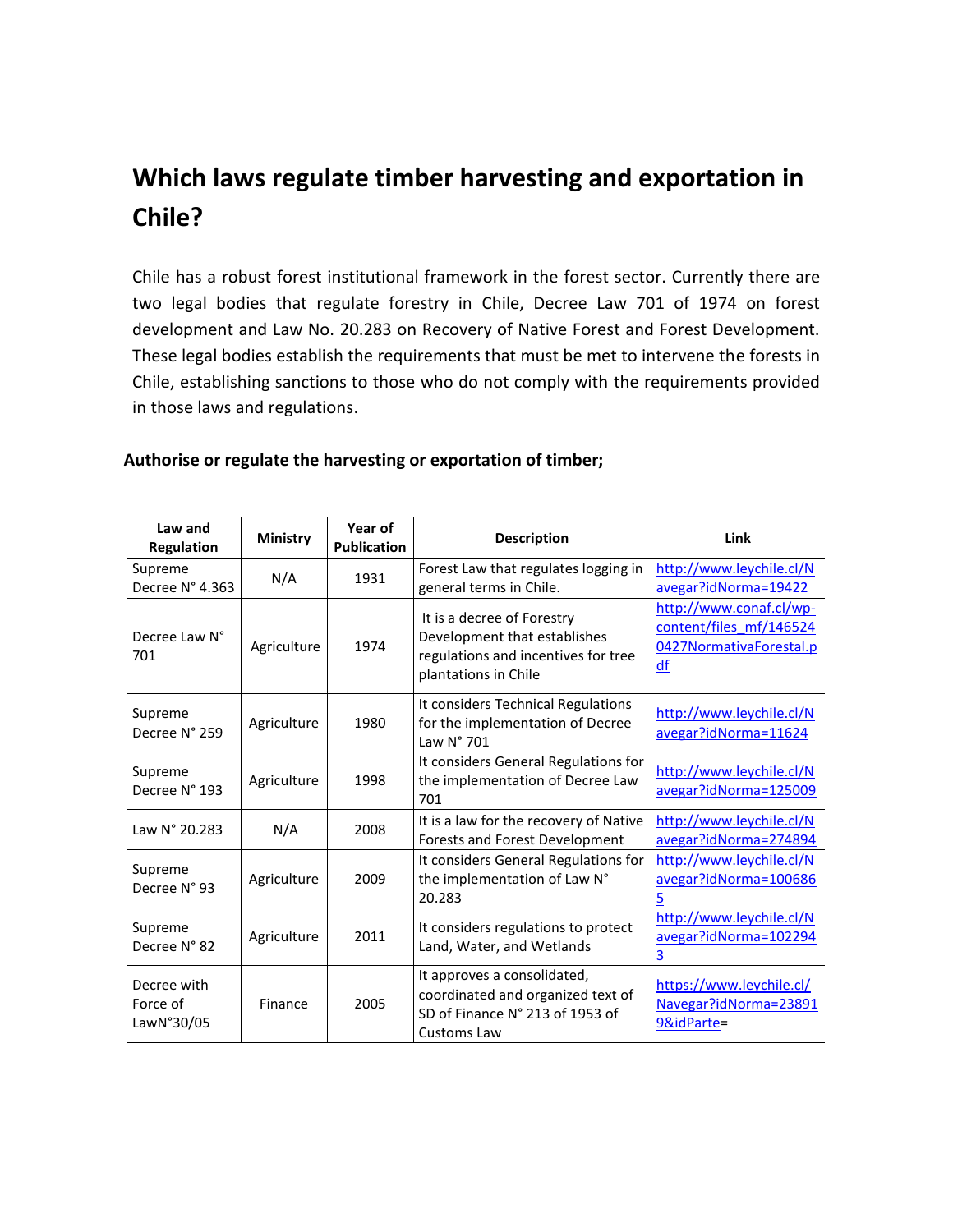# **Prohibit timber harvesting in specified locations, such as in parks, reserves, or protected areas;**

| Law and<br><b>Regulation</b>      | <b>Ministry</b> | Year of<br><b>Publication</b> | <b>Description</b>                                                                                                                                | Link                                                                                         |
|-----------------------------------|-----------------|-------------------------------|---------------------------------------------------------------------------------------------------------------------------------------------------|----------------------------------------------------------------------------------------------|
| Supreme Decree<br>N° 113          | Agriculture     | 1965                          | It prohibits the logging in the<br>Nahuelbuta National Park, District<br>of Cañete, Province of Arauco.                                           | http://www.leychile.cl/Na<br>vegar?idNorma=1027801                                           |
| Supreme Decree<br>N° 403          | Agriculture     | 1965                          | It prohibits the logging on banks<br>of the Contaco River, Osorno.                                                                                | http://www.leychile.cl/Na<br>vegar?idNorma=1027862                                           |
| Supreme Decree<br>N° 552          | Agriculture     | 1967                          | It prohibits the logging on stated<br>property land in the District of<br>Paine, Maipo Department,<br>Province of Santiago.                       | http://www.leychile.cl/Na<br>vegar?idNorma=1027880                                           |
| Supreme Decree<br>N° 629          | Agriculture     | 1967                          | It prohibits the logging on stated<br>property land in the District of<br>Cunco, Temuco Department,<br>Province of Cautín.                        | http://www.leychile.cl/Na<br>vegar?idNorma=1027881                                           |
| Supreme Decree<br>N° 572          | Agriculture     | 1968                          | It prohibits the logging on stated<br>property land in the District of Los<br>Vilos, Department of Illapel,<br>Province of Coquimbo.              | http://www.conaf.cl/cms/<br>editorweb/transparencia/<br>marco normativo/Dto-<br>572-1968.pdf |
| Supreme Decree<br>$N^{\circ}$ 8   | Agriculture     | 1968                          | It prohibits the logging on stated<br>property land for the east<br>mountain area of Santiago City.                                               | http://www.leychile.cl/Na<br>vegar?idNorma=1027800                                           |
| Supreme Decree<br>N° 427          | Agriculture     | 1968                          | It prohibits the logging on stated<br>property land for the District of<br>Melipilla, Province of Santiago.                                       | http://www.leychile.cl/Na<br>vegar?idNorma=1027863                                           |
| Supreme Decree<br>N° 428          | Agriculture     | 1968                          | It prohibits the logging on areas<br>located up to one hundred meters<br>from the International Road of<br>Puyehue.                               | http://www.leychile.cl/Na<br>vegar?idNorma=1027864                                           |
| Supreme Decree<br>N° 221          | Agriculture     | 1969                          | It prohibits the logging of stated<br>land that forms the Peñas Ravine,<br>Department of Ovalle.                                                  | http://www.leychile.cl/Na<br>vegar?idNorma=1027802                                           |
| Supreme Decree<br>$N^{\circ}$ 106 | Agriculture     | 1970                          | It prohibits the logging of stated<br>property land in the District of<br>Pirque, Department of Puente<br>Alto, Province of Santiago.             | http://www.leychile.cl/Na<br>vegar?idNorma=1017504                                           |
| Supreme Decree<br>N° 147          | Agriculture     | 1971                          | It declares as forest the land<br>located in the hydrographic basin<br>of Parrillar Lagoon, in the<br>Brunswick's Peninsula.                      | http://www.leychile.cl/Na<br>vegar?idNorma=1027871                                           |
| Supreme Decree<br>$N^{\circ}$ 82  | Agriculture     | 1974                          | It prohibits the logging and shrub<br>clearing in a stated zone of the<br>Andean foothills and Andean<br>mountain in the Province of<br>Santiago. | http://www.leychile.cl/Na<br>vegar?idNorma=253495                                            |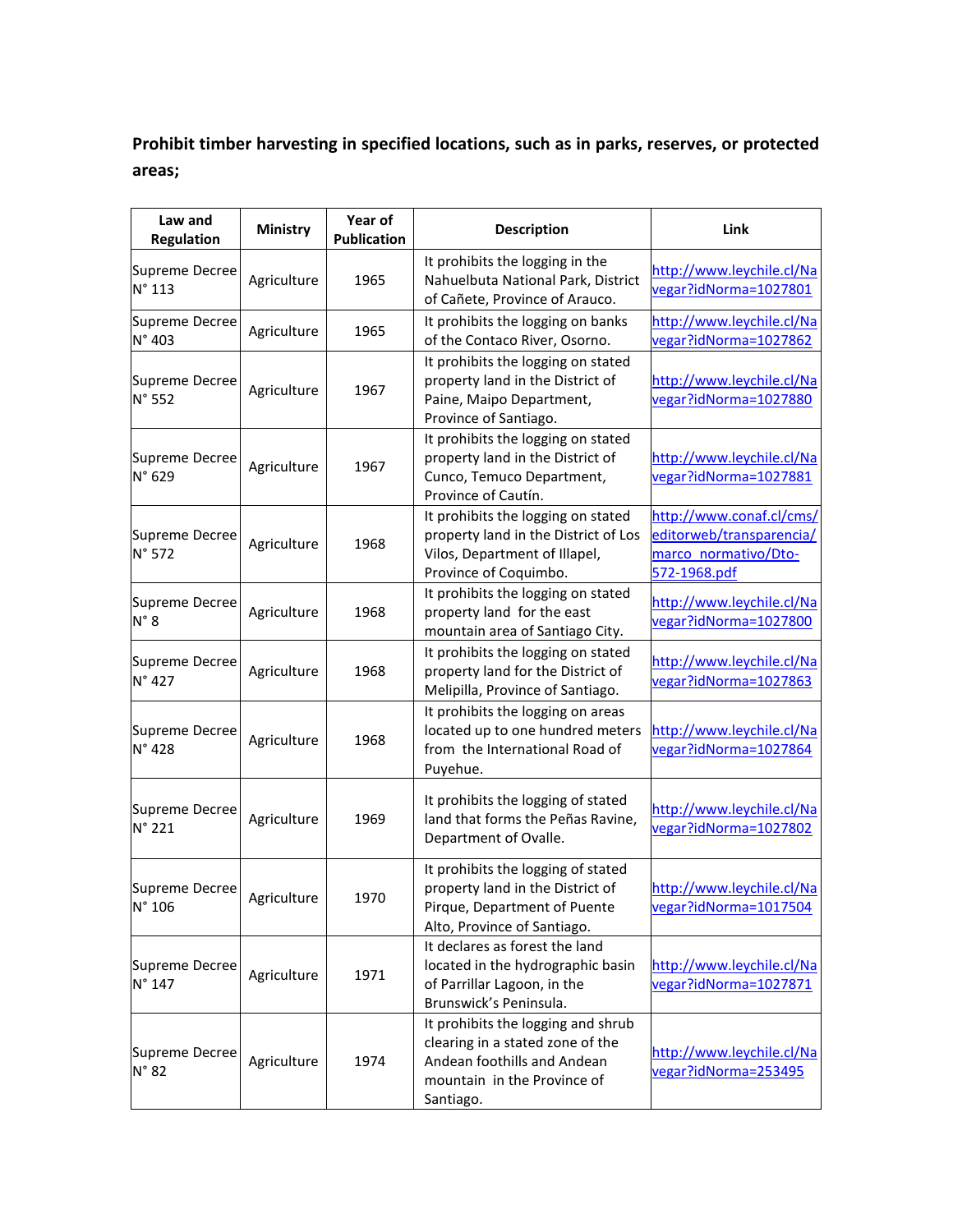| Law and<br><b>Regulation</b>      | <b>Ministry</b> | Year of<br><b>Publication</b> | <b>Description</b>                                                                                                                                                                     | Link                                               |
|-----------------------------------|-----------------|-------------------------------|----------------------------------------------------------------------------------------------------------------------------------------------------------------------------------------|----------------------------------------------------|
| Supreme Decree<br>N° 295          | Agriculture     | 1974                          | It prohibits the logging in a stated<br>zone of the Andean foothills and<br>Andean mountain in the<br>Provinces of Nuble and Bio Bio.                                                  | http://www.leychile.cl/Na<br>vegar?idNorma=1027876 |
| Supreme Decree<br>N° 237          | Agriculture     | 1974                          | It prohibits the logging within one<br>hundred meters in the<br>longitudinal road, along the<br>section between Chillán, from the<br>north, to the town of Quellón,<br>from the south. | http://www.leychile.cl/Na<br>vegar?idNorma=1048487 |
| Supreme Decree<br>N° 146          | Agriculture     | 1974                          | It prohibits the logging and shrub<br>clearing in a stated area in the<br>Province of Aysen.                                                                                           | http://www.leychile.cl/Na<br>vegar?idNorma=1019175 |
| Supreme Decree<br>N° 249          | Agriculture     | 1974                          | It prohibits the vegetation clearing<br>in a stated land in the Province of<br>Magallanes.                                                                                             | http://www.leychile.cl/Na<br>vegar?idNorma=1027874 |
| Supreme Decree<br>N° 353          | Agriculture     | 1975                          | It prohibits the logging on both<br>sides of the stated international<br>public road from the port of<br>Valparaiso to Argentina<br>(Mendoza).                                         | http://www.leychile.cl/Na<br>vegar?idNorma=1027877 |
| Supreme Decree<br>$N^{\circ}$ 6   | Agriculture     | 1975                          | It prohibits the logging on stated<br>road sides for the District of<br>Casablanca, Province of<br>Valparaíso.                                                                         | http://www.leychile.cl/Na<br>vegar?idNorma=1027799 |
| Supreme Decree<br>N° 438          | Agriculture     | 1976                          | It declares a stated sector as<br>protected area in the Provinces of<br>Santiago and Valparaíso.                                                                                       | http://www.leychile.cl/Na<br>vegar?idNorma=1027878 |
| Supreme Decree<br>N° 255          | Agriculture     | 1976                          | It creates a protection area at the<br>Claro River (Colchagua) and it<br>regulates logging and shrub<br>clearing.                                                                      | http://www.leychile.cl/Na<br>vegar?idNorma=1027875 |
| Supreme Decree<br>N° 46           | Agriculture     | 1976                          | It creates a tourist protection area<br>in Vilches, District of San<br>Clemente, and it regulates logging<br>and shrub clearing.                                                       | http://www.leychile.cl/Na<br>vegar?idNorma=1027865 |
| Supreme Decree<br>$N^{\circ}$ 55  | Agriculture     | 1976                          | It creates the Vichuquén Lake<br>protection area, and it prohibits<br>the logging and shrub clearing.                                                                                  | http://www.leychile.cl/Na<br>vegar?idNorma=1027868 |
| Supreme Decree<br>$N^{\circ}$ 211 | Agriculture     | 1976                          | It creates the "Robles del Maule"<br>protection area in the Province of<br>Linares, VII Region.                                                                                        | http://www.leychile.cl/Na<br>vegar?idNorma=1048489 |
| Supreme Decree<br>$N^{\circ}$ 40  | Agriculture     | 1976                          | It establishes a protection area for<br>the coastal sectors of Chaihuin -<br>Hueicolla, Valdivia.                                                                                      | http://www.leychile.cl/Na<br>vegar?idNorma=124626  |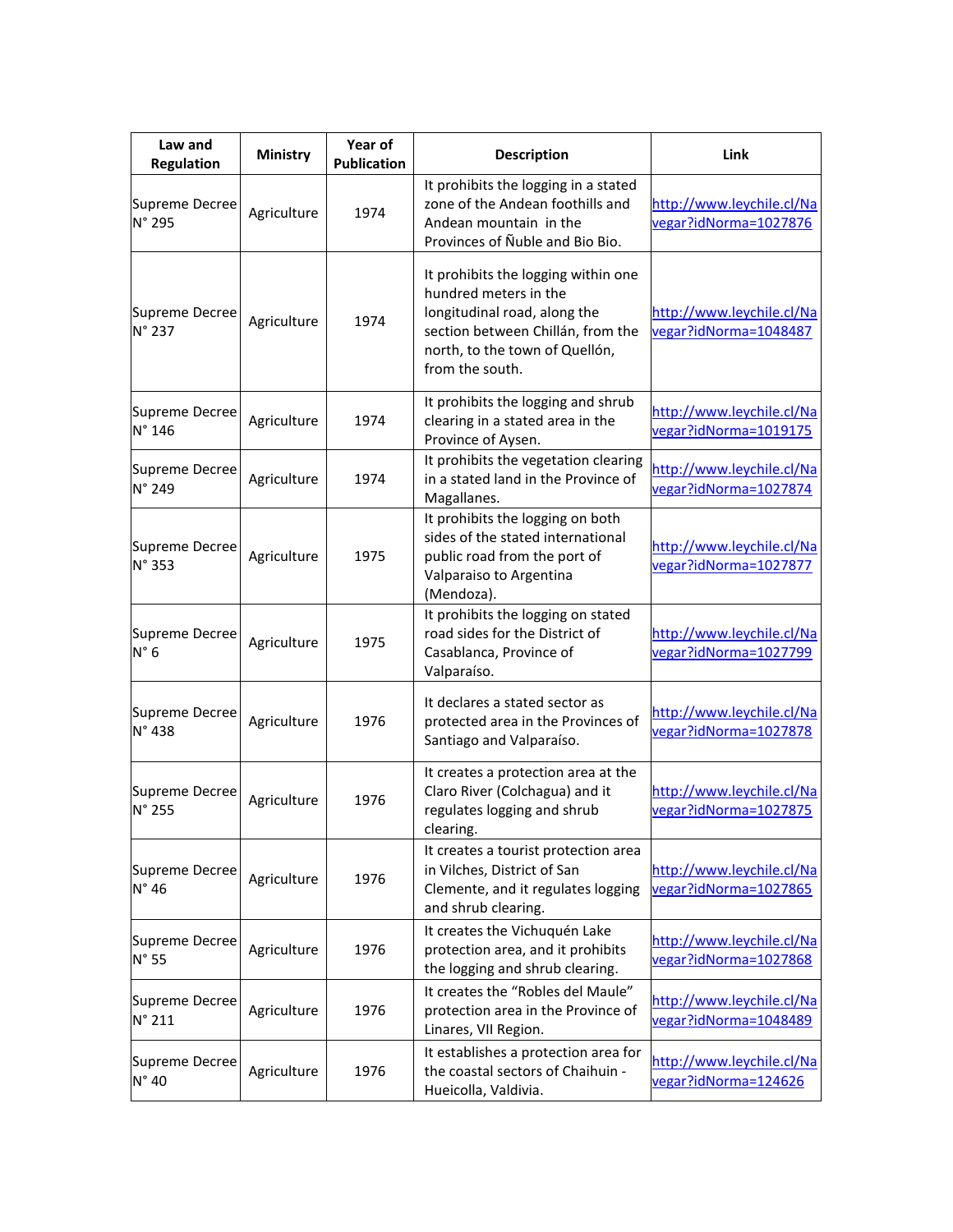| Law and<br><b>Regulation</b>     | <b>Ministry</b> | Year of<br><b>Publication</b> | <b>Description</b>                                                                                             | Link                                                                                        |
|----------------------------------|-----------------|-------------------------------|----------------------------------------------------------------------------------------------------------------|---------------------------------------------------------------------------------------------|
| Supreme Decree<br>$N^{\circ}$ 54 | Agriculture     | 1976                          | It creates a protection area in Isla<br>Grande, Chiloé.                                                        | http://www.leychile.cl/Na<br>vegar?idNorma=1026902                                          |
| Supreme Decree<br>N° 449         | Agriculture     | 1977                          | It creates the "Villarrica Lake"<br>protection area, Province of<br>Cautin, IX Region.                         | http://www.leychile.cl/Na<br>vegar?idNorma=1027879                                          |
| Supreme Decree<br>$N^{\circ}$ 67 | Agriculture     | 1978                          | It creates Bellavista Forest Estate<br>as a protection area, Province of<br>Malleco, IX Region.                | http://www.conaf.cl/cms/<br>editorweb/transparencia/<br>marco normativo/Dto-67-<br>1978.pdf |
| Supreme Decree<br>$N^{\circ}$ 82 | Agriculture     | 1979                          | It declares as a protection area<br>the surrounding of Prat's<br>childhood home, Ninhue.                       | http://www.leychile.cl/Na<br>vegar?idNorma=1027869                                          |
| Supreme Decree<br>$N^{\circ}$ 67 | Agriculture     | 1979                          | It creates the "Isla Mocha"<br>protection area, Province of<br>Arauco.                                         | http://www.leychile.cl/Na<br>vegar?idNorma=1048486                                          |
| Supreme Decree<br>N° 248         | Agriculture     | 1981                          | It declares a protection area in a<br>stated sector in the VII Region and<br>it prohibits vegetation clearing. | http://www.leychile.cl/Na<br>vegar?idNorma=1027873                                          |
| Supreme Decree<br>$N^{\circ}$ 92 | Agriculture     | 1983                          | It declares a protection area in a<br>stated sector in the VI Region and<br>it prohibits vegetation clearing.  | http://www.leychile.cl/Na<br>vegar?idNorma=1027870                                          |
| Supreme Decree<br>$N^{\circ}$ 82 | Agriculture     | 2011                          | It considers regulations to protect<br>Land, Water, and Wetlands.                                              | http://www.leychile.cl/Na<br>vegar?idNorma=1022943                                          |

# **Prohibit or regulate harvesting or exporting of specific tree species**

| Law and<br><b>Regulation</b> | <b>Ministry</b> | Year of<br><b>Publication</b> | <b>Description</b>                                                                                                                                                                                                                                          | Link                                              |
|------------------------------|-----------------|-------------------------------|-------------------------------------------------------------------------------------------------------------------------------------------------------------------------------------------------------------------------------------------------------------|---------------------------------------------------|
| Supreme<br>Decree N° 490     | Agriculture     | 1977                          | It declares the Chilean larch tree<br>(Fitzroya cupressoides) as a natural<br>monument.                                                                                                                                                                     | http://www.leychile.cl/N<br>avegar?idNorma=147731 |
| Supreme<br>Decree N° 43      | Agriculture     | 1990                          | It declares the pehuen or Chilean<br>pine (Araucaria araucana) as a<br>natural monument                                                                                                                                                                     | http://www.leychile.cl/N<br>avegar?idNorma=8102   |
| Supreme<br>Decree N° 13      | Agriculture     | 1995                          | It declares the following species<br>Queule (Gomortega keule), Pitao<br>(Pitavia punctate), Belloto del Sur<br>(Beilschmiedia berteroana), Belloto<br>del Norte (Beilschmiedia miersii),<br>and Ruil (Nothofagus alessandrii)<br>tree as natural monuments. | http://www.leychile.cl/N<br>avegar?idNorma=19643  |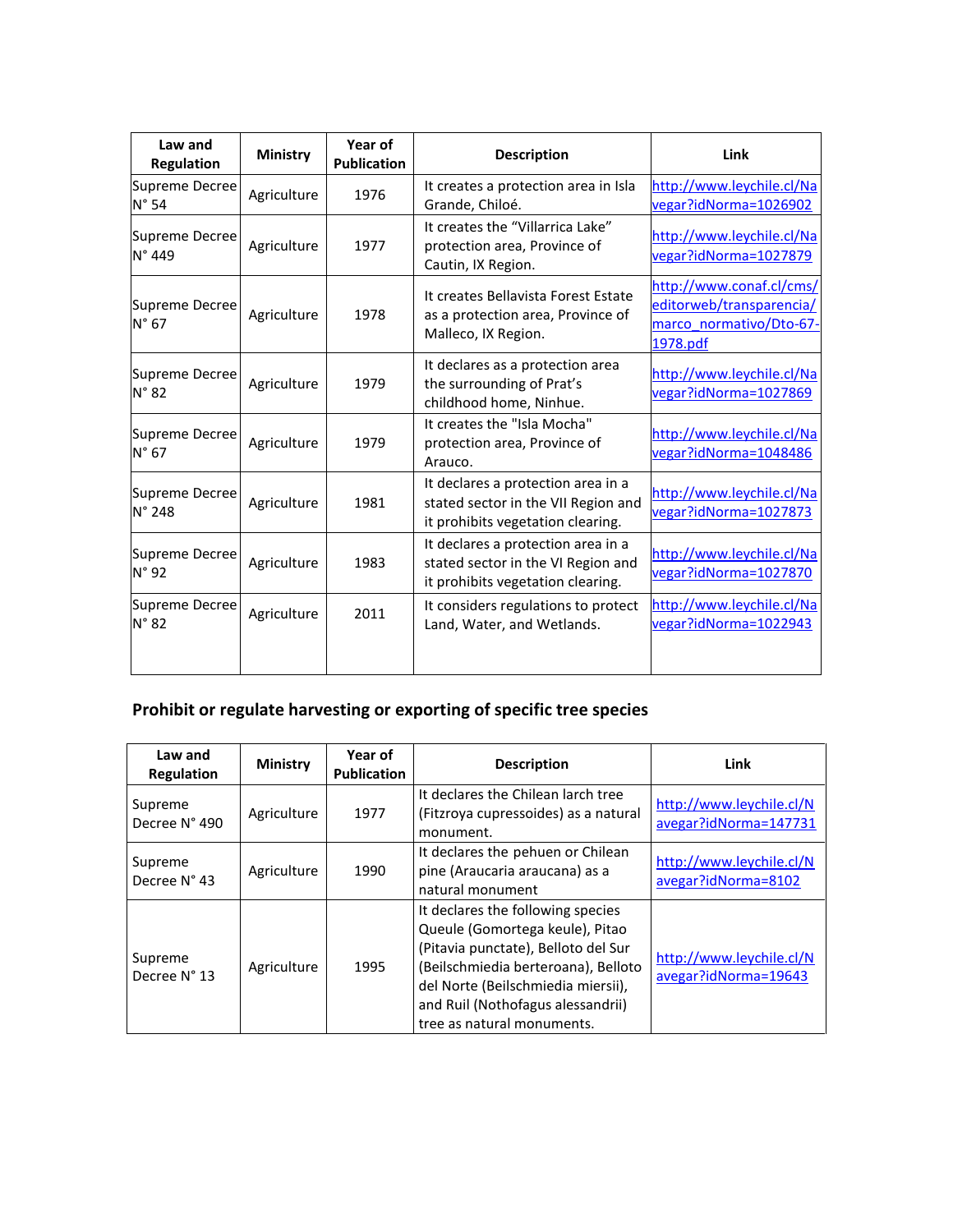## **Require any type of payment, such as royalties, stumpage, or other fees, for the right to harvest timber;**

| Law and<br><b>Regulation</b>                 | <b>Ministry</b> | lYear of<br>Publication | Description                                                                                                                                                                                                                              | Link                                              |
|----------------------------------------------|-----------------|-------------------------|------------------------------------------------------------------------------------------------------------------------------------------------------------------------------------------------------------------------------------------|---------------------------------------------------|
| Supreme Decree Agriculture<br>$N^{\circ}$ 66 |                 | 1992                    | It sets fees for proceedings and<br>inspections to be performed by the<br>National Forestry Corporation . The<br>payment of bonuses applies to<br>different activities such as the<br>approval of logging or forest<br>management plans. | https://www.leychile.cl/N<br>avegar?idNorma=93345 |

## **Grant legal rights of use and tenure in relation to the place in which timber is harvested to people or groups of people, such as indigenous peoples**;

| Law and<br><b>Regulation</b> | <b>Ministry</b> | Year of<br><b>Publication</b> | <b>Description</b>                                                                                                                                                                                                                                                                                                                                                                          | Link                                              |
|------------------------------|-----------------|-------------------------------|---------------------------------------------------------------------------------------------------------------------------------------------------------------------------------------------------------------------------------------------------------------------------------------------------------------------------------------------------------------------------------------------|---------------------------------------------------|
| Law N° 19,253                | N/A             | 2008                          | Establishes that indigenous lands,<br>mandated by domestic interest,<br>will benefit from the protection of<br>this Law and may not be disposed<br>of, seized, levied or adversely<br>possessed, with the exception of it<br>happening among indigenous<br>communities or individuals of the<br>same ethnic group. Nevertheless,<br>levy will be allowed with CONADI's<br>previous approval | https://www.leychile.cl/<br>Navegar?idNorma=30620 |

### **Prohibit or regulate the transportation, export, import, or transshipment of timber or wood products;**

| Law and<br>Regulation             | <b>Ministry</b>    | Year of<br><b>Publication</b> | <b>Description</b>                                                                                                                                                                             | Link                                              |
|-----------------------------------|--------------------|-------------------------------|------------------------------------------------------------------------------------------------------------------------------------------------------------------------------------------------|---------------------------------------------------|
| Decree Law N°<br>873              | Foreign<br>Affairs | 1975                          | It approves the Convention of<br>International Trade in Endangered<br>Species of Wild Fauna and Flora. It<br>regulates the exports, imports, and<br>re-exports of CITES Appendices<br>species. | http://www.leychile.cl/Na<br>vegar?idNorma=199552 |
| Supreme Decree<br>$N^{\circ}$ 141 | Foreign<br>Affairs | 1975                          | It approves the Convention of<br>International Trade in Endangered<br>Species of Wild Fauna and Flora.                                                                                         | http://www.leychile.cl/Na<br>vegar?idNorma=188514 |
| Supreme Decree<br>$N^{\circ}$ 490 | Agriculture        | 1977                          | It declares the Chilean larch tree<br>(Fitzrova cupressoides) as natural                                                                                                                       | http://www.leychile.cl/Na<br>vegar?idNorma=147731 |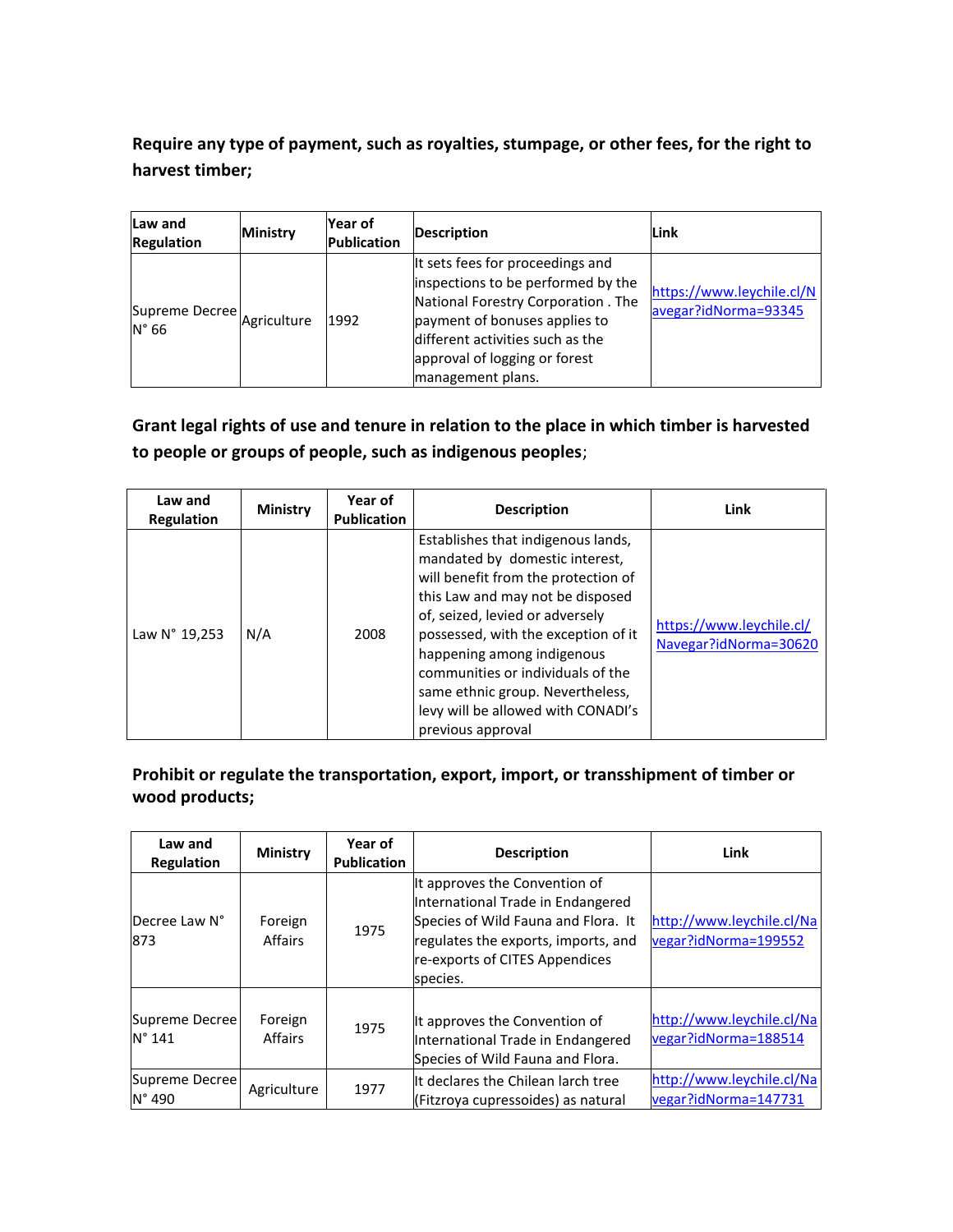|               |     |      | monument                                                                                                                                                                            |                                                     |
|---------------|-----|------|-------------------------------------------------------------------------------------------------------------------------------------------------------------------------------------|-----------------------------------------------------|
| Law N° 20.283 | N/A | 2008 | It is a law for the recovery of Native<br>Forests and Forest Development. It<br>regulates and encourages a<br>sustainable management of Native<br>Forest and Xerophytic Formations. | http://www.leychile.cl/Na<br>vegar?idNorma=274894   |
| Law N° 20.962 | N/A | 2016 | It applies the Convention of<br>International Trade in Endangered<br>Species of Wild Fauna and Flora.                                                                               | https://www.leychile.cl/N<br>avegar?idNorma=1096714 |

### **Regulate the possession, purchase, sale, or processing of timber or wood products; and**

| Law and<br><b>Regulation</b> | <b>Ministry</b> | Year of<br><b>Publication</b> | <b>Description</b>                                                                                    | Link                                                |
|------------------------------|-----------------|-------------------------------|-------------------------------------------------------------------------------------------------------|-----------------------------------------------------|
| Supreme Decree<br>N° 490     | Agriculture     | 1977                          | It declares the Chilean larch tree<br>(Fitzroya cupressoides) as natural<br>monument.                 | http://www.leychile.cl/Na<br>vegar?idNorma=147731   |
| Law N° 20.283                | N/A             | 2008                          | It is an law for the recovery of Native http://www.leychile.cl/Na<br>Forests and Forest Development.  | vegar?idNorma=274894                                |
| Law N° 20.962                | N/A             | 2016                          | It applies the Convention of<br>International Trade in Endangered<br>Species of Wild Fauna and Flora. | https://www.leychile.cl/N<br>avegar?idNorma=1096714 |

#### **Otherwise must be complied with for timber or wood products to be considered legally harvested or exported.**

| Law and<br><b>Regulation</b>      | <b>Ministry</b> | Year of<br><b>Publication</b> | <b>Description</b>                                                                                                        | Link                                                                            |
|-----------------------------------|-----------------|-------------------------------|---------------------------------------------------------------------------------------------------------------------------|---------------------------------------------------------------------------------|
| Decree Law N°<br>701              | Agriculture     | 1974                          | It is a decree of Forestry<br>Development that establishes<br>regulations and incentives for tree<br>plantations in Chile | http://www.conaf.cl/wp-<br>content/files mf/1465240<br>427NormativaForestal.pdf |
| Supreme Decree<br>$N^{\circ}$ 490 | Agriculture     | 1977                          | It declares the Chilean larch tree<br>(Fitzroya cupressoides) as a natural<br><b>Imonument</b>                            | http://www.leychile.cl/Na<br>vegar?idNorma=147731                               |
| Law N° 20.283                     | N/A             | 2008                          | It is an law for the Recovery of<br>Native Forests and Forest<br>Development                                              | http://www.leychile.cl/Na<br>vegar?idNorma=274894                               |

# **How do timber harvesting laws operate in Chile?**

 **What are the requirements of legislation in Chile that authorises or regulates the harvesting or exportation of timber?**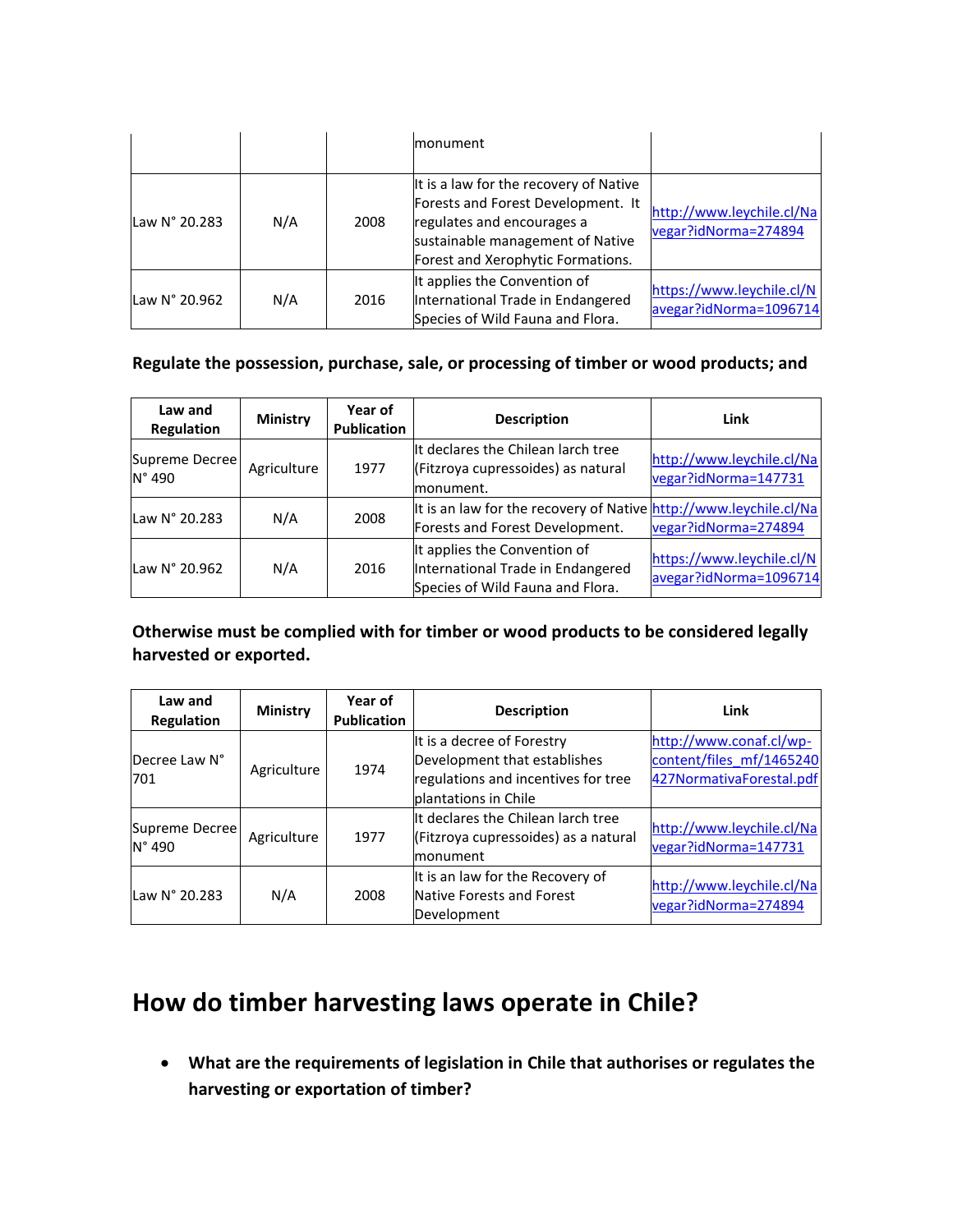The harvest of native forest on any terrain, as well as, forest plantations placed on lands preferentially suitable for forestry (defined in Decree Law N°701 of 1974); requires a management plan approved by CONAF before any cutting activity. In the case, there is a decision to intervene the forest; independently of whom is the owner of the property; there is an obligation under law that a management plan has to be presented and approved by the forest authority

When harvesting is performed without an approved management plan or conducted against the specifications included in such authorization (e.g. different areas, species or higher volume extraction), an "unauthorized cutting" or illegal logging instance is verified.

Unauthorized cuttings are sanctioned with a penalty fee, equivalent to twice the commercial value of product obtained, and increased proportionally if such goods have been alienated from the field. In the case of protected species, a fee is applied for every harvested tree.

Although the National Forestry Corporation (CONAF) performs inspection and quantification of illegal logging activities, the penalties for such interventions are sanctioned by the Local Police Court.

In relation to documents and requirements which are mandatory for export operations are specified in Customs regulation corresponding to the Compendium of Customs Regulations (Resolution N° 1300 of 2006 from the National Customs Service).

Exporters of goods must be submitted to the National Customs Service, through a customs broker, the Documento Único de Salida – Aceptación a Trámite- DUS –AT (Single Export Document- acceptance for processing), which must contain all the information required<sup>\*3</sup>. In addition to the DUS  $-$  AT, the mandate given to the customs brokers must be submitted, together with the shipping note or instructions, the transport and freight documents, a copy of the commercial invoice issued, as well as the necessary signatures and/ or authorizations, which are specified in the Compendium, Annex 40. For the case of goods whose f.o.b. value does not exceed US\$2,000 they can apply simplified procedure.

 **What are the requirements of the laws or regulations that prohibit or restrict timber harvesting in specified locations, such as in parks, reserves, or protected areas;**

 $\overline{a}$ 

 $3$ Such as the name of the shipping agent or exporter, address, municipality, customs post, port of loading, type of cargo, means of transport, code of the region of origin, port of unloading,economy of destination, name of the transport company, name of the issuer, name of the ship, number of the voyage, authorizations, volume of the goods, F.O.B. value, tariff code, product description, gross weight, type and quantity of containers, inter alia)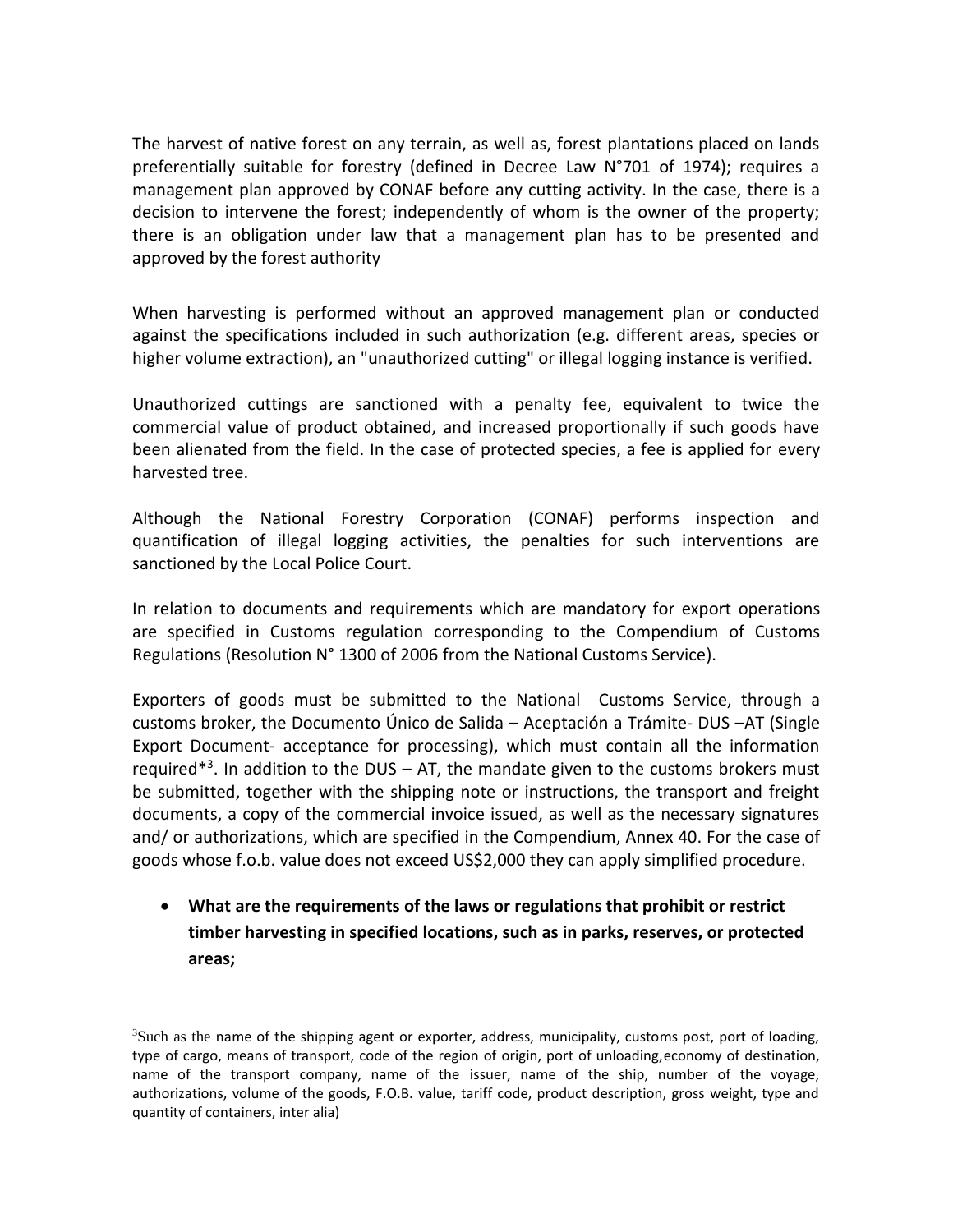Timber harvesting on certain protected categories (parks and natural monuments) is prohibited, whereas in reserves forest cutting is permitted under certain restrictions and prior authorization of CONAF.

Interventions on fragile soils, high slopes, and glaciers or streams proximities are also restricted. The specific requirements are stated in the corresponding Laws and Regulations because these depend mostly on the specific terrain conditions and/or the type of forest to be harvested (native or plantations).

On the other hand, Decree 4.363/1931 establishes, in its article 21, penalties for violating article 5 of that legislation. It is legally known as Illegal Logging Crime, which is prosecuted by the Public Prosecutor's Office and settled in a jurisdictional penal Court.

The Forest Law sanctions illegal logging in article 21, and establishes that in order for it to be applicable, it will be necessary to determine whether trees and shrubs that have been cut or destroyed comply with the specifications of article 5 of the same law, that is to say: 1. Native trees and shrubs located less than 400 meters above the springs that are born in the hills and those located less than 200 meters from its shores from the point where the slope originates to that in which the plan ends.

2. Trees less than 200 meters from springs born on flat non-irrigated land.

3. Native trees and shrubs on slopes above 45%.

With the exception of having justified cause and prior approval of a plan of Management in accordance with Decree Law No. 701 of 1974.

## **What are the requirements of the laws that prohibit or regulate harvesting or exportation of specific tree species;**

Some species have a special protection status. For instance, Chilean Larch (Fitzroya cupressoides) or Lahuén tree and the pehuen or Chilean pine(*Araucaria araucana)* tree have been declared as natural monuments by Supreme Decree s N° 490 of 1976 and N° 43 of 1990, respectively. Logging of these trees is prohibited throughout the domestic territory, unless expressly authorized by CONAF in the event that these operations are intended to carry out duly authorized scientific research, to enable land for public construction works, defense works, or achievement of Forestry Management Plans by official State institutions, whose exclusive objective is to preserve and improve the species. A violation of this provision shall be reported to the corresponding Local Police Court. . The Queule (Gomortega keule), Pitao (Pitavia punctate), Belloto de Sur (Beilschmiedia berteroana), Belloto del Norte (Beilschmiedia miersii), and Ruil (Nothofagus alessandrii)trees, by Decree  $N^{\circ}$  13 of 1995, have also special protection status, banning their logging and destruction, unless expressly authorized, qualified, and justified by CONAF.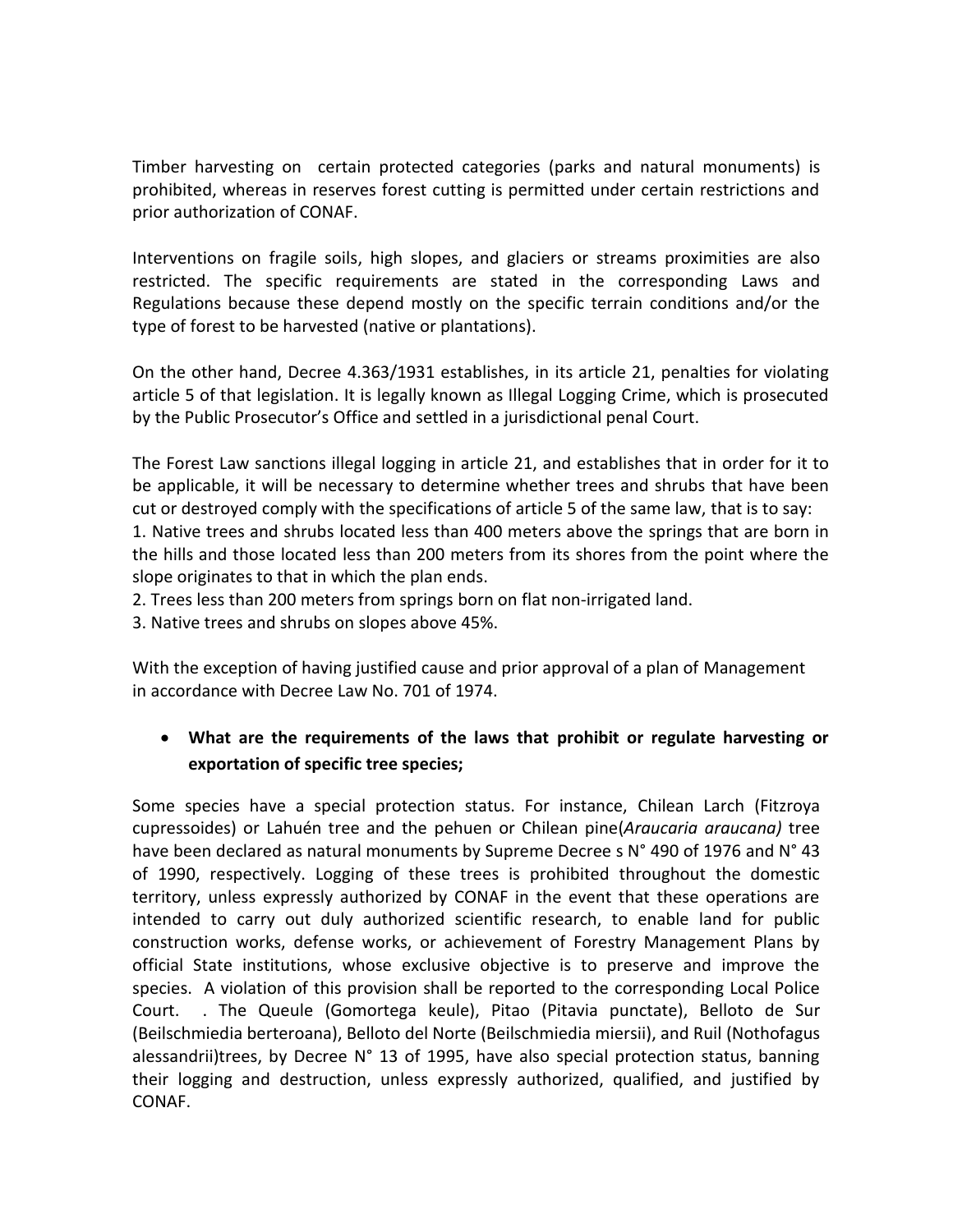The harvest of dead specimens of Chilean Larch (Fitzroya cupressoides) is allowed with prior authorization of a "dead wood extraction management plan," issued by CONAF. However, the commercialization of those products is only possible domestically because such tree is included in Appendix I of CITES.

Labeling is only applicable to Chilean Larch (Fitzroya cupressoides) deadwood products. These goods carry a unique identifier from every producer and are stamped using a hammer.

## **What are the requirements of the laws that require any type of payment, such as royalties, stumpage, or other fees, for the right to harvest timber;**

A fee must be paid for any for proceedings and inspections to be performed by the National Forestry Corporation, concerning requests for payment of forest subsidies, approval of management plans for logging and use of forests. The amount of those fees is established based on the kind of the activity and the geographical region where it will be executed.

# **What are the requirements of the laws grant legal rights of use and tenure in relation to the place in which timber is harvested to people or groups of people, such as indigenous peoples;**

Law No. 19,253 establishes in its articles 13 et seq. a series of indigenous land protection standards that prevent their disposal, seizure, levy without authorization from CONADI, and adverse possession, except between communities or indigenous peoples of a same ethnic group.

Forestry activities must also comply with international agreements to which Chile is Party to. It is worth mentioning that Chile is a Party to the International Labor Organization (ILO) Convention N°169 "concerning Indigenous and Tribal Peoples in Independent Countries" of 1989, which recognizes the right of prior consultation in its article 6 N° 1 letter a) and N° 2. The Supreme Decree N° 236 of 2008 of the Ministry of Foreign Affairs promulgated this Convention.

Moreover, the Supreme Decree  $N^{\circ}$  66 of 2013 of the Ministry of Social Development approves the abovementioned consultation procedure, thus repealing certain provisions of Supreme Decree N° 124 of 2009 of the former Ministry of Planning (MIDEPLAN, for its acronym in Spanish), currently the Ministry of Social Development.

Furthermore, Chile has ratified the Convention on Biological Diversity (CBD), which protects in situ – ex situ plant species and their sustainable use through environmental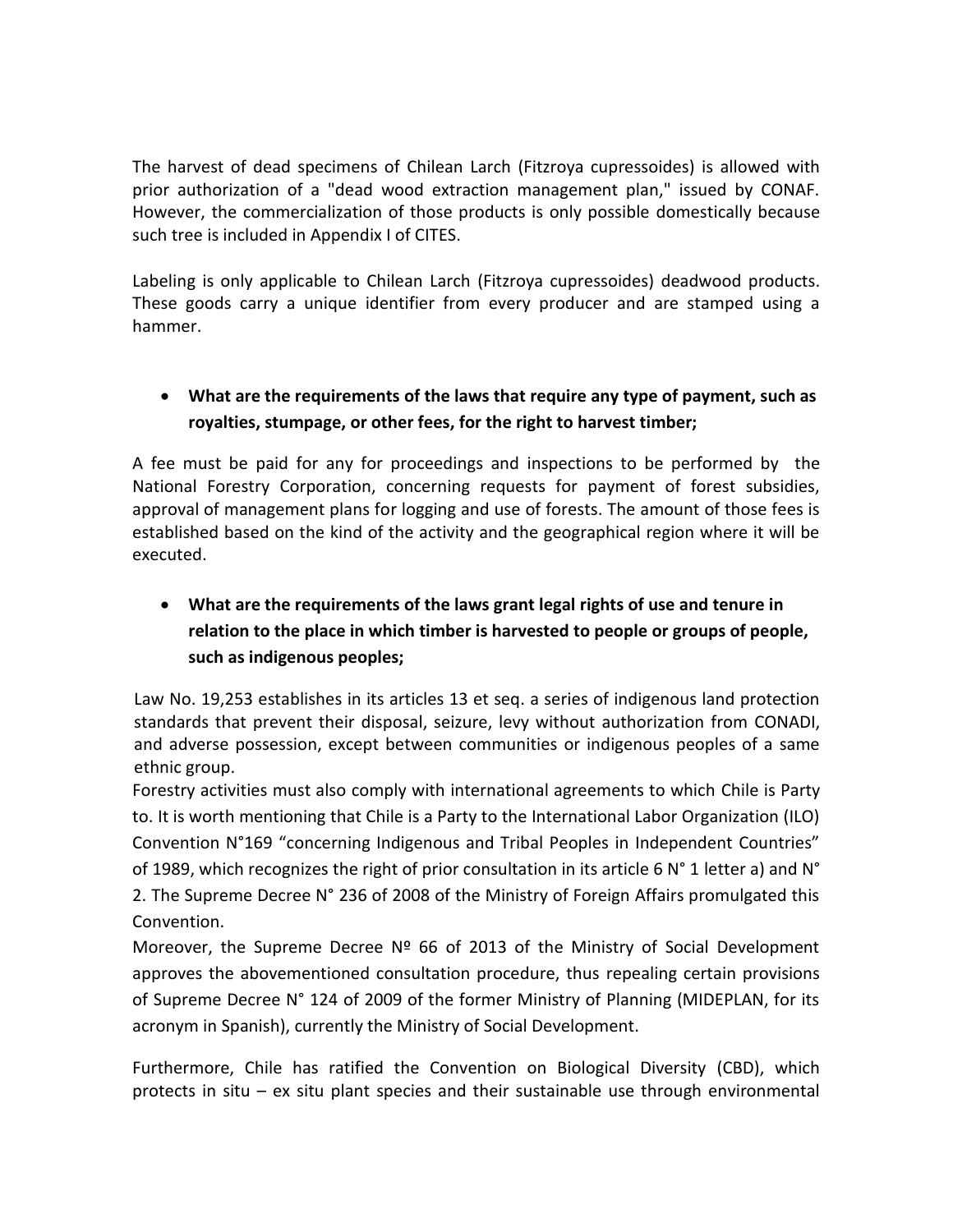education and participation of local communities. It is a domestic law through the Decree N° 1963 of the Ministry of Foreign Affairs, published in 1995

## **What are the requirements of the laws that prohibit or regulate the transportation, export, import, or transshipment of timber or wood products;**

Primary Product from Native Forest shall be understood as the product directly obtained from existing native forest species growing under a natural condition or that are the result of a first processing. The following are the main native forest wood products:

-Pulp logs and sawing logs

-Wood posts, stakes, guides, and cords

-Wood chips with or without bark

-Sawn timber (foundations, boards, planks, covers or linings, semi-cylinders, roof shingles, and floorboards).

-Firewood

-Manufactured or sawn railroad ties

Prior control of these products, before exportation, is based mainly on a risk analysis that consists in three steps:

1.-physical inspection,

2.- documentary inspection,

3.- specimen identification, and its incorporation, if applies, in one of the CITES appendices..

It should be noted that Customs, subject to this kind of operations, have adopted as an internal oversight measure, to request, when declaring goods to customs, Free Transit Guide (primary product) in order to verify that the primary products of native forest that will be traded come from a felling authorized by the competent body ( National Forestry Corporation) in accordance with what is established in Articles N° 32 of Supreme Decree N° 93/2008 and N° 58 of Law N° 20.283.

### **What are the requirements of any other laws that must be complied with for timber or wood products to be considered legally harvested or exported.**

In conformity with its domestic legislation or international agreements, Chile does prohibit or control the export of certain products. Among the products which may not be exported are anthropological, archaeological, ethnic, historical and paleontological items and articles; pehuen or Chilean pine (araucaria araucana); and psychotropic substances.

For example, the export of goods for which trade is regulated by CITES is also prohibited or requires and export permit. An export permit is necessary for product listed in CITES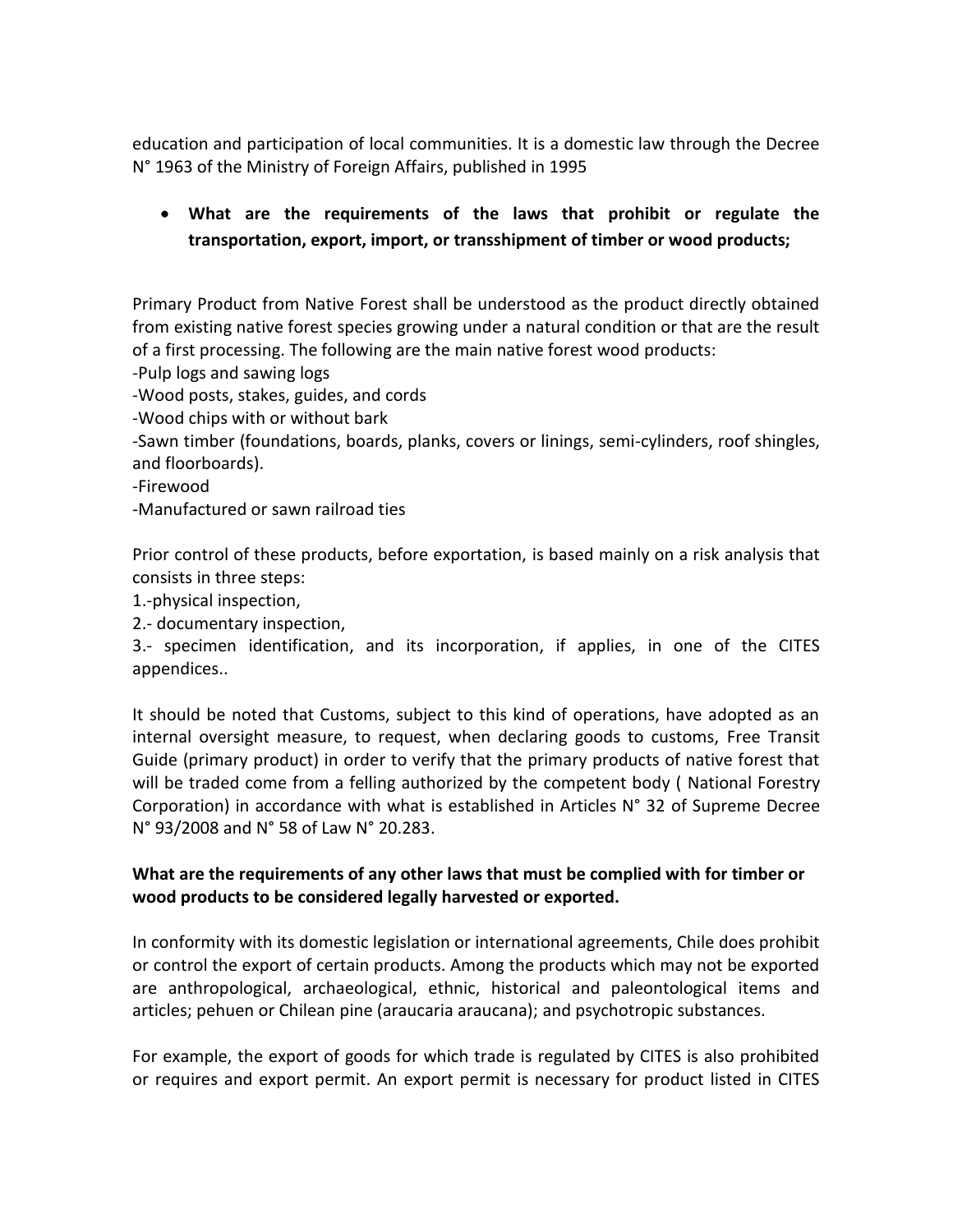Appendices I, II and III, and in the case of forest flora, this is granted by CONAF, while for non-forest species and fauna, it is issued by SAG.

In relation to documents and requirements, which are mandatory for export operations are specified in Customs regulation corresponding to the Compendium of Customs Regulations (Resolution N° 1300 of 2006 from the National Customs Service)

## **What are the requirements of the laws regulating the possession, purchase, sale, or processing of timber or wood products; and**

Primary Products from native forest require a Free Transit Guide issued by CONAF (Art. 32 et. seq., Decree 93 / 2008 and article 58 from the General Regulations of Law N° 20.283 on native forest recovery and forest development). According to Article 35° of such Decree, it is mandatory to demonstrate their legal origin for their transportation, using Free TransitGuide, in any stage of the exploitation process of native forest. Free Transit Guide can be required by both: CONAF inspectors and/or Police officers.

**Please describe the requirements of these laws in such a way as to narrate the path that legal timber takes from harvest to export, including the agencies and authorities responsible for the relevant steps.**

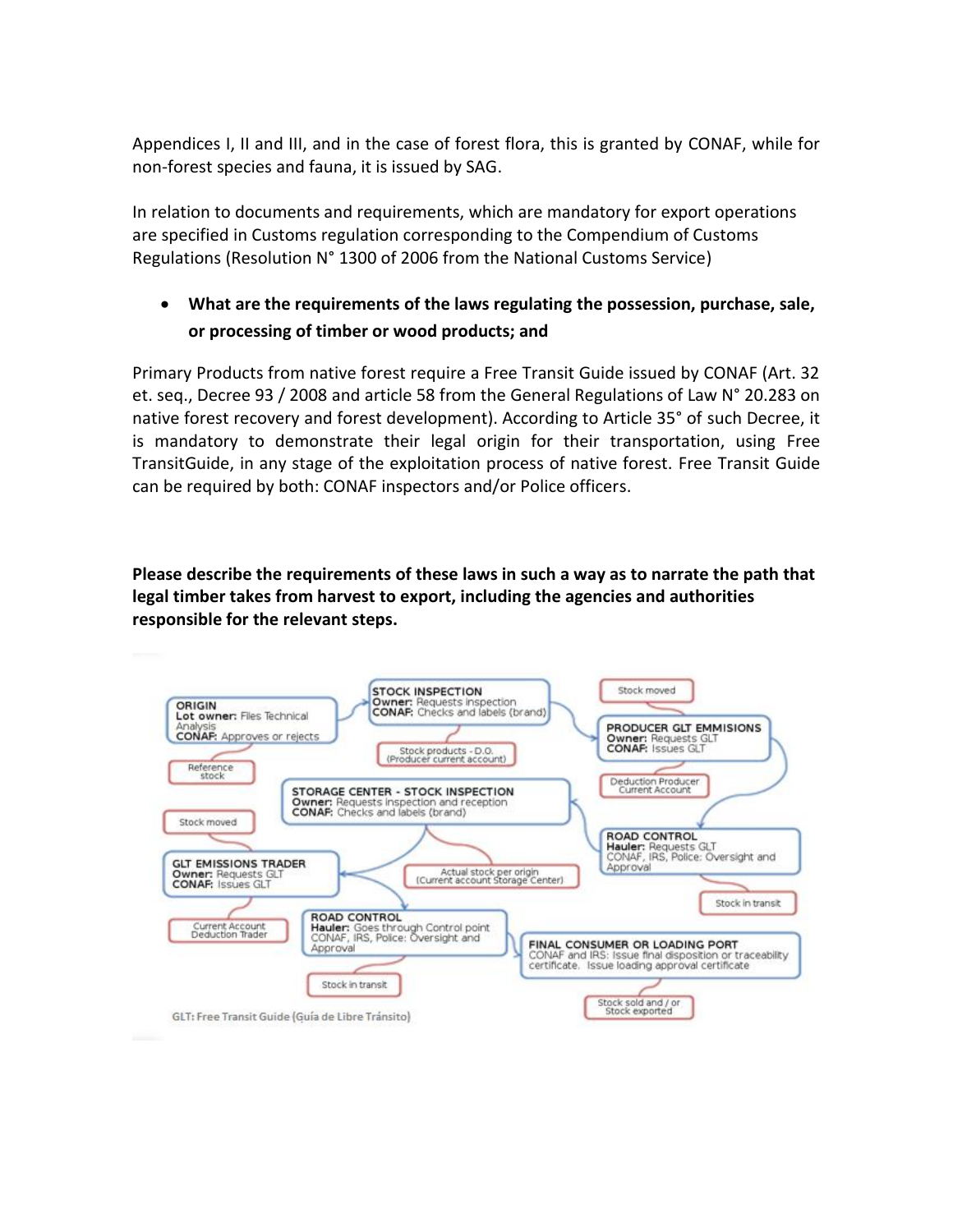The previous chart describes the full process of transport or transit for Native Forest products with their respective control mechanisms, such as the Technical Analysis (or Management Plan), stock verification, Free TransitGuide, and checkpoints.

Forest law in Chile emphasizes sustainable management of forest resources. The main legislation are the following: the Forest Act N° 4.363/1931 of the Ministry of Territories and Colonization; the Law 20.283/2008, related to the recovery of native forests and degraded soil and forest development; the Decree Law N° 701/1974, that regulates activities on lands preferentially suitable for forestry and degraded lands and encourages forestation; and the Environmental Framework Law N°19.300, that aims to protect native forests, among other objectives.

Regulations are part of the legal framework enforced by tCONAF, as the technical administrative authority in this field. Depending on the law, an administrative authority enforces it through fines or other administrative measures; including stages where the regular courts of justice can resolve processes of enforcement.

#### • **Control of CITES protected species.**

For the purposes of controlling domestic protected species and CITES protected species, it is prohibited the exit from Chile of all the trees species that have been declared natural monuments, as well as the entry and exit of Chile of all the forest species that are listed in any appendix of the CITES Convention. Exceptionally, specimens of these categories may be exported or imported for scientific purposes prior authorization from and issuance of the CITES Export Permit by the National Forestry Corporation. Therefore, if those requirements are not fulfilled, the offense of smuggling may be established. Moreover, if the submitted documents contain false data, the offense provided for in article 169 of the Customs Law may be also applied.

The common offense provided for in article 168 paragraph 2 of the Customs Law, doctrinally known as Crime of Smuggling, punishes the entry into, or exit from, the territory of any good to which imports or exports are prohibited.

In 2016 was enacted the Law N° 20.962 which applies the Convention of International Trade in Endangered Species of Wild Fauna and Flora (CITES). Its purpose is to incorporate into legislation the prevention, control and sanction to conduct that contravenes the (CITES).

# **Licences, Permits and Certification Schemes**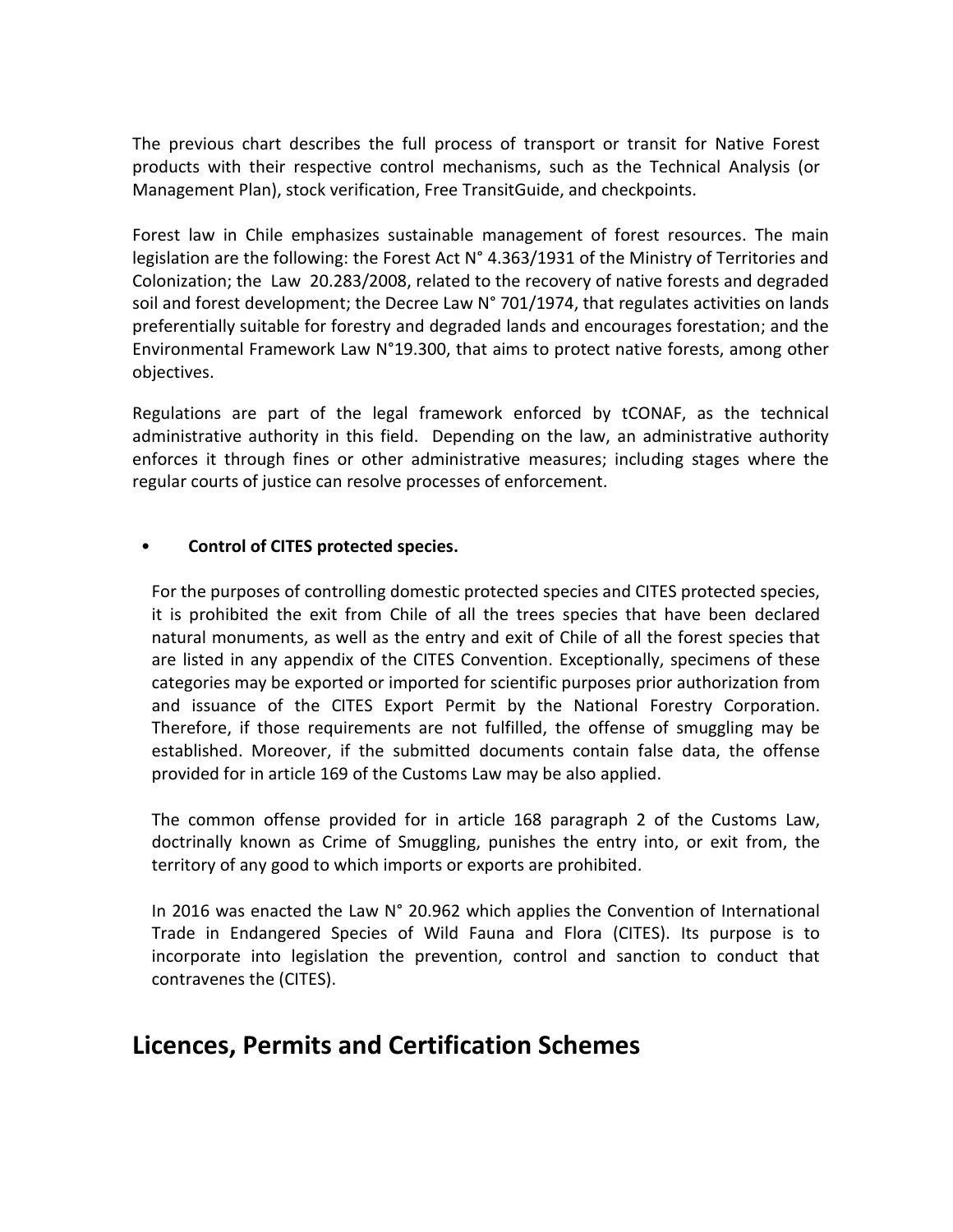#### **An authority to harvest or felling license**

Any forest harvest activity must be previously authorized by the National Forestry Corporation. For that purpose, a management plan must be submitted by the person concerned, and after its evaluation and approval, the activities consigned on it can be executed.



The previous chart summarizes the forest inspection process performed by CONAF, in specific the tools and method by which Plantations, Native Forests, xerophytic formations, isolated trees and shrubs interventions are inspected, according to the main legal bodies that regulates the forestry activities (DL 701 and Native Forest Act).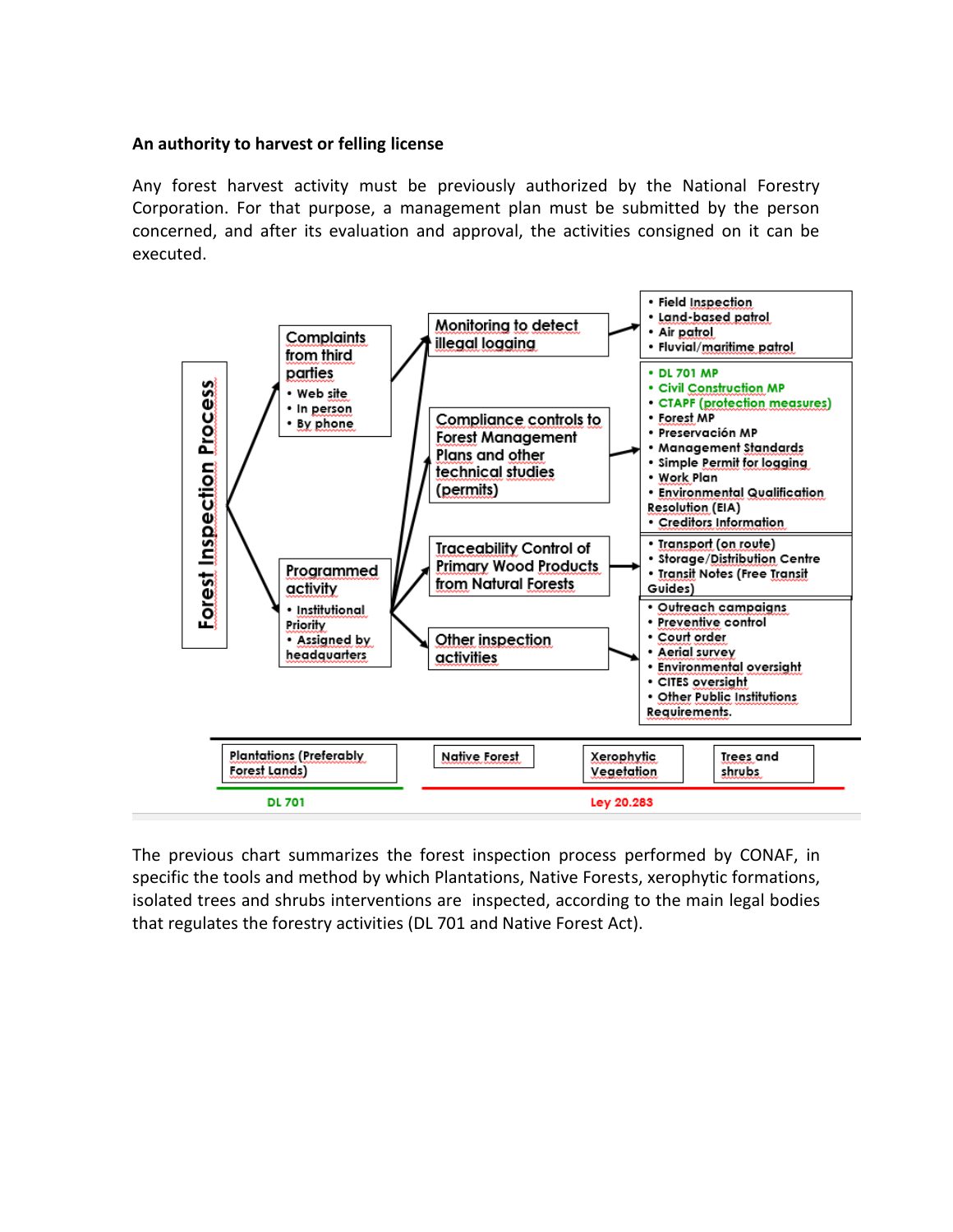#### **An authority to transport, process or trade**

Primary Products from native forest require a Free Transit Guide issued by CONAF (Art. 32 et. seq., Decree 93 / 2008 – General Regulations of Law N° 20.283 on native forest recovery and forest development). According to Article 35° of such Decree, it is mandatory to demonstrate their legal origin for their transportation, using Free Transit Guide, in any stage of the exploitation process of native forest.

Primary Product from Native Forest shall be understood as the product directly obtained from existing native forest species growing under a natural condition or that are the result of a first processing. The following are the main native forest wood products**:** The following are the main native forest wood products:

-Pulp logs and sawing logs

-Wood posts, stakes, guides, and cords

-Wood chips with or without bark

-Sawn timber (foundations, boards, planks, covers or linings, semi cylinders, roof shingles, and floorboards)

-Firewood

-Manufactured or sawn railroad ties



The previous chart describes the full process of transport or transit for Native Forest products with their respective control mechanisms, such as the Technical Analysis (or Management Plan), stock verification, Free Transit Guide, and checkpoints.

#### **An export permit, issued by the relevant government authority**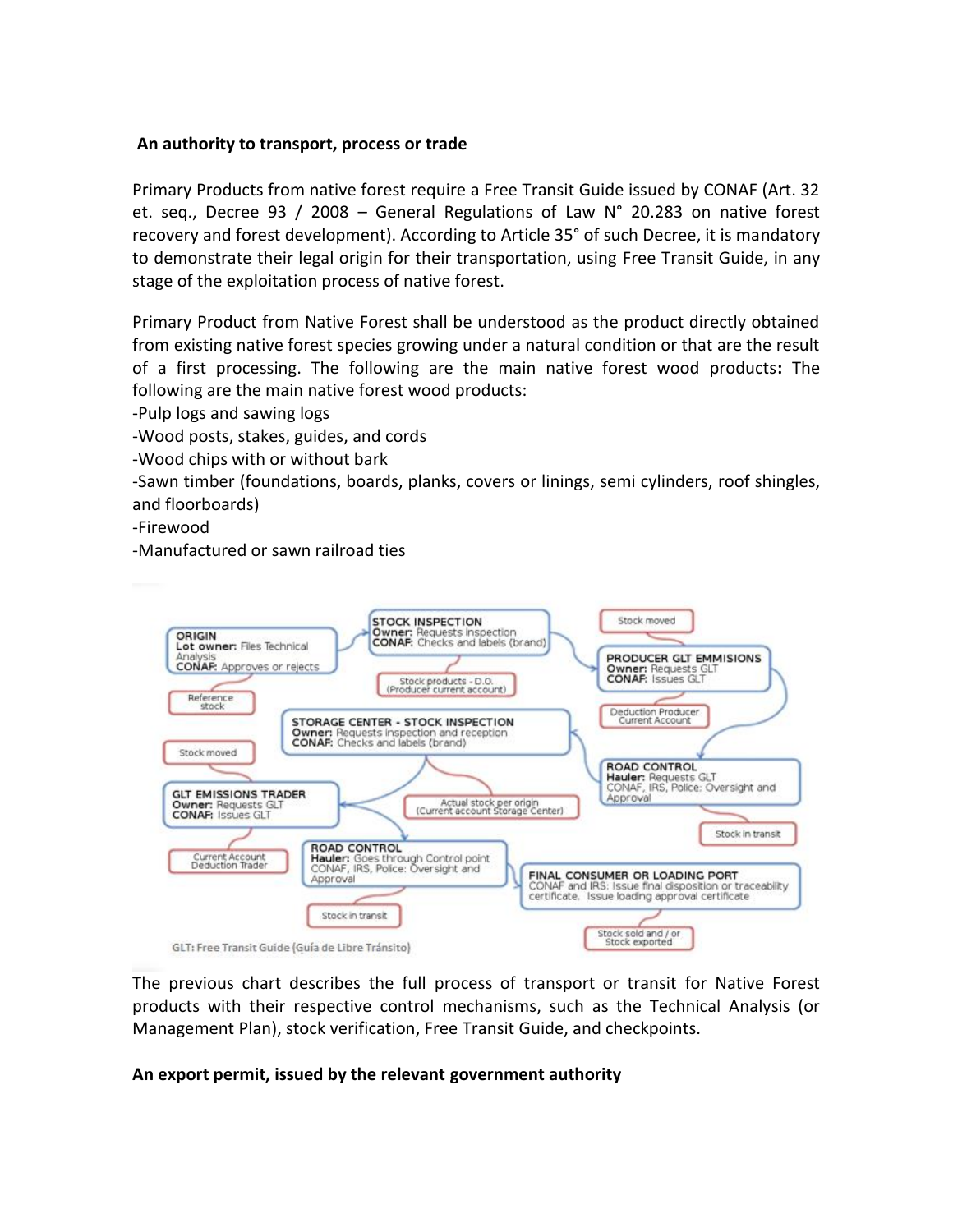#### **Procedure Flowchart to Issue Certificates and CITES Permit**

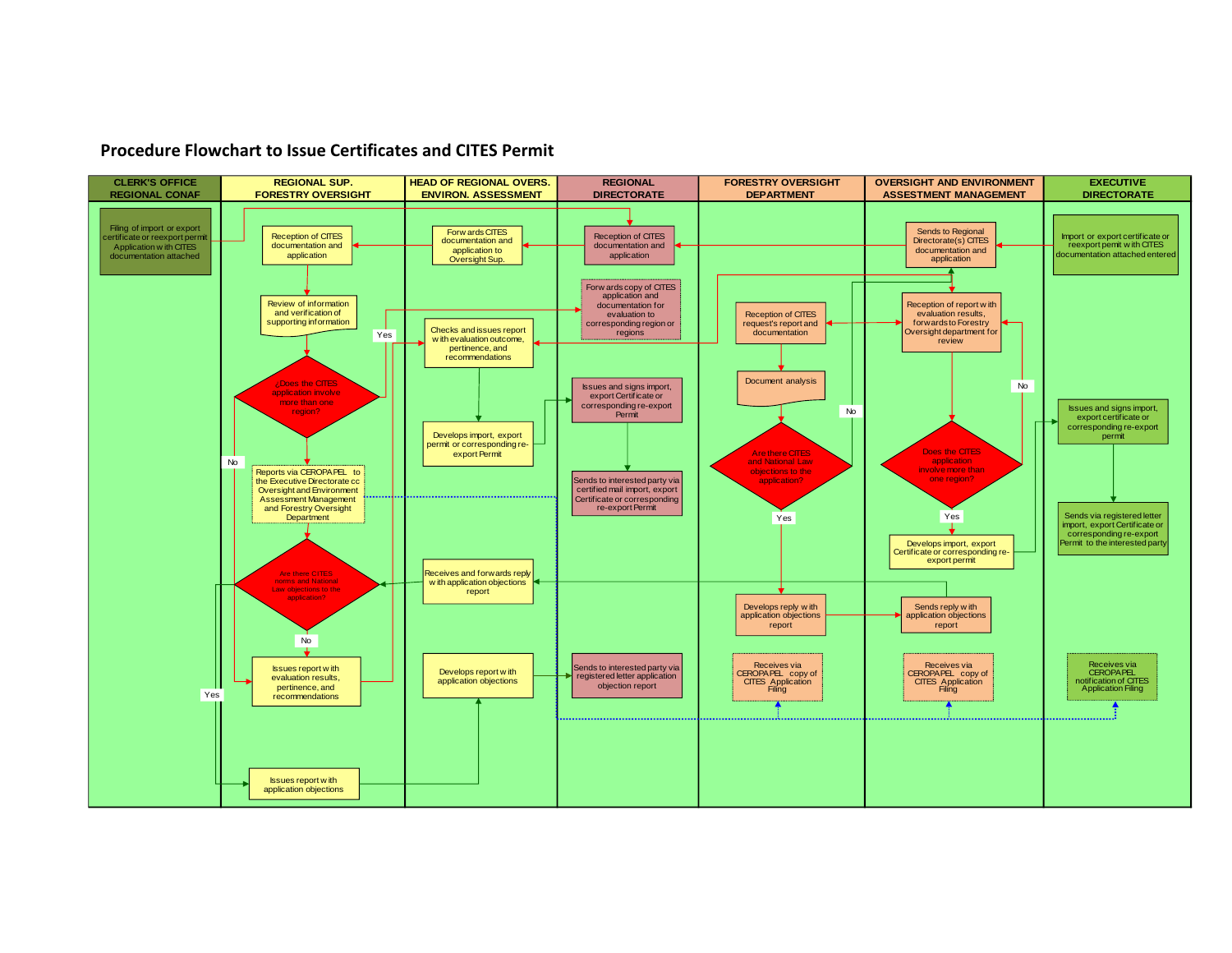This flowchart shows the internal procedure to file, notify, check, issue, and sign import, export permits and re-export certificates for species included in the CITES Appendices, in compliance with the procedures established in articles III, IV, and V of the CITES Convention.

# **Other relevant non-government resources**

## **Third Party Certification**

In Chile, during 1999, the forestry sector took the first steps towards obtaining certification, first under the ISO 14.000 standard, to promote better environment practices. This certification is a tool to manage the environmental impact of a company allowing the generation of development plan with common criteria on forestry management. At the present time, 1.2 million hectares have been certified under this standard.

The CERTFOR seal was developed in 2002 and recognized by the PEFC in 2003, validating the program of the Forestry Certification Systems.

In 2005, Forest Stewardship Council (FSC) Chile was recognized as a domestic Initiative.

Currently, 70% of the plantations have the Sustainable Forest Management (SFM) certification with CERTFOR and / or FSC seals, while the world average is only 30%.

Those standards apply to areas where exotic species have been planted, (for example, the radiata pine and eucalyptus tree) whose management objective is to provide a large scale industrial supply for products originating from plantations.

The Sustainable Forest Management (SFM) standard for plantations allows owners to demonstrate they comply with the social performance, economic, and environmental requirements demanded by relevant stakeholders and in accordance with sustainability international guidelines.

### Certification of Chain of Custody

This standard can apply to any industry processing raw materials from forest, such as lumber yards, wood panels companies, cellulose plants, paper distributors, remanufacturers, wood furniture, containers, packaging, and printing services, among others.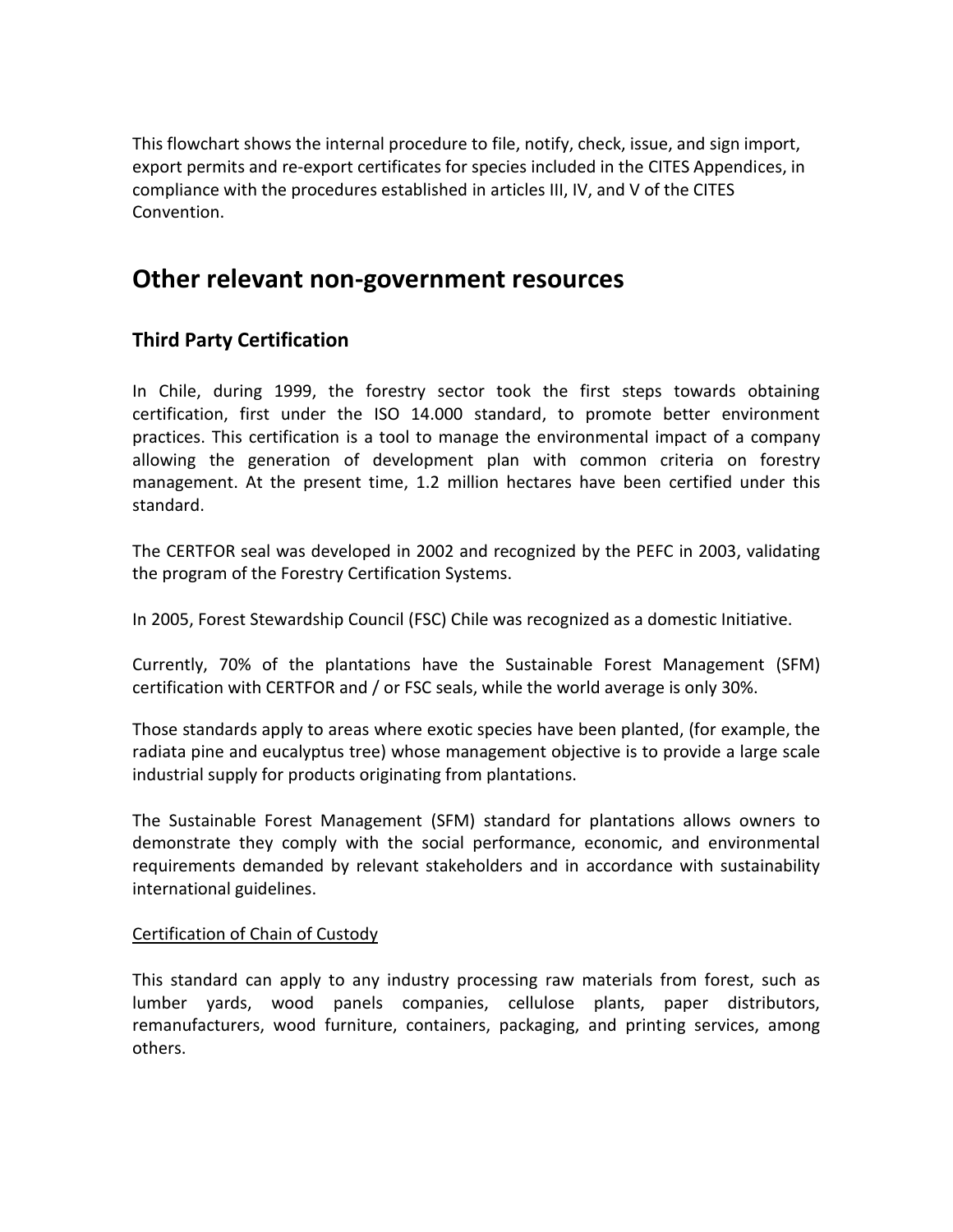It is a certification standard through which certified material is traced since it leaves the forest until it reaches the final consumer as a final processed product to be used.

For a product to reach the final consumer with the seal, every company involved in its manufacturing must be certified, guaranteeing traceability of sustainable raw materials transferred from one industry to another.

Currently there are 62 certified companies with a CERTFOR / PEFC chain of custody and 142 certified companies with an FSC seal.

Until October, 2014, 1,586,796 planted hectares had been certified with the FSC seal in Chile.

See: [http://www.corma.cl/medioambiente/sustentabilidad-ambiental/certificacion-de](http://www.corma.cl/medioambiente/sustentabilidad-ambiental/certificacion-de-manejo-forestal-sustentable)[manejo-forestal-sustentable](http://www.corma.cl/medioambiente/sustentabilidad-ambiental/certificacion-de-manejo-forestal-sustentable)

Until October, 2016, 1,926,997 hectares is the certified surface area with a CERTFOR seal (PEFC in Chile). See:<http://www.certfor.org/certfor.php?id=3&idrel=31#contenido>

The PEFC Chain of Custody requires all wood originating from controlled sources for which a Due Diligence System (DDS) must be implemented.

It must be pointed out that Chilean System for Sustainable Forest Management Certification (CERTFOR) is a non-profit domestic system created during 2002, with public funds from Chile Foundation with the support of the Production Development Corporation(CORFO, for its acronym in Spanish) and the Forestry National Institute . In 2004, CERTFOR reached its goal of international recognition, homologated by PEFC, the largest forestry certification system in the world. It includes custody chain and sustainable forestry management certifications for plantations and native forests.

# Who should I contact for further information?

NOTE: This section should provide details of the relevant government contacts for information on timber legality in Chile.

For further information, please see the following websit[ehttp://oirs.conaf.cl/](http://oirs.conaf.cl/) or send email to the following address [consulta.oirs@conaf.cl](mailto:consulta.oirs@conaf.cl)